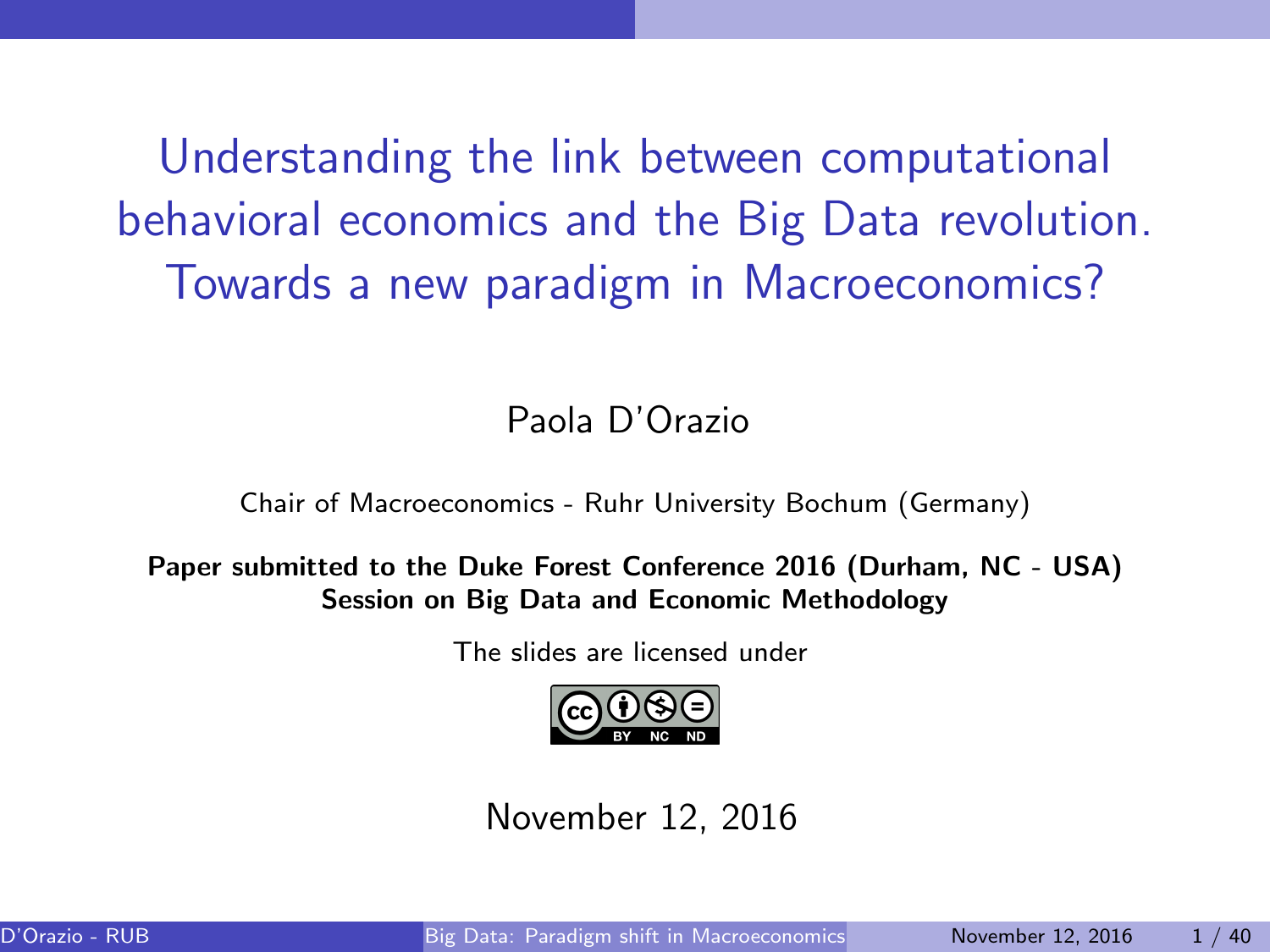#### [Outline](#page-1-0)

### <span id="page-1-0"></span>**[Introduction](#page-2-0)**

- [Data, Information, Knowledge](#page-6-0)
	- [The spectrum of data](#page-6-0) **o** [Definitions of Big Data](#page-7-0)
	- [Which Big Data for Economics?](#page-14-0)
	- [The relationship between Data, Information and Knowledge](#page-17-0)
- [The computational turn and the emergence of a new paradigm in](#page-19-0) [Macroeconomics](#page-19-0)
	- [Paradigms' evolution in Macroeconomics](#page-19-0)
	- [Data as the new starting point for additional analysis and research](#page-25-0)
- ["More is different": modeling behavioral heterogeneity and the quest](#page-27-0) [for micro data](#page-27-0)
	- [Improvement of the experimental method through the interplay with](#page-32-0) [Big Data availability and production](#page-32-0)

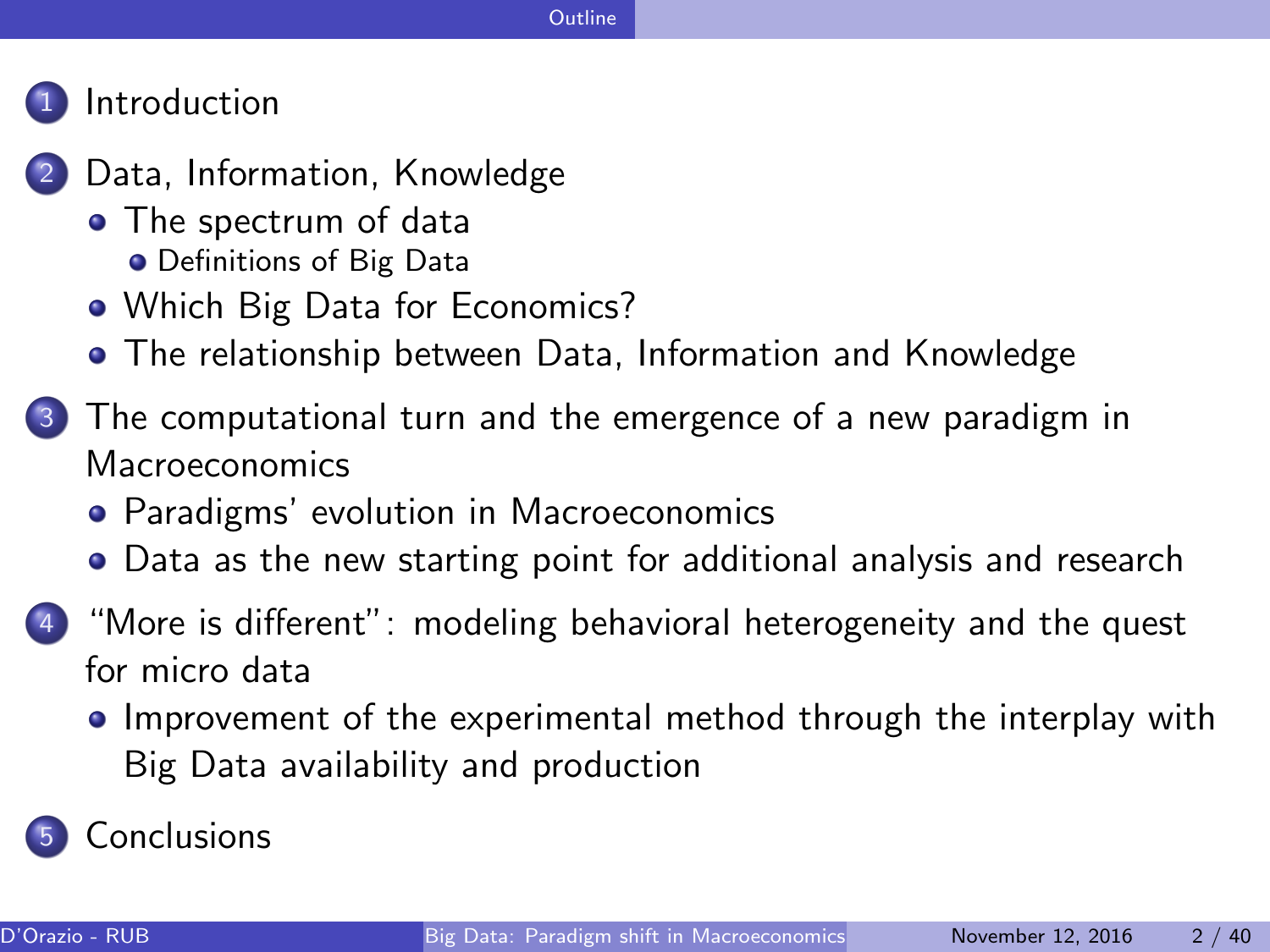### <span id="page-2-0"></span>Introduction

#### The term Big data is ubiquitous

Despite its widespread usage, it seems that there is no mature discussion about BD in academia as well as no univocal definition for it  $\rightarrow$  confusion regarding concepts as well as *skepticism* with respect its use in academic research.

Research questions:

- What are Big Data?
- Why are they important for economic research? (. . . why should economists care about them?)
- In presence of the *Big Data revolution*, is Economics (in particular, Macroeconomics) heading to a paradigm shift?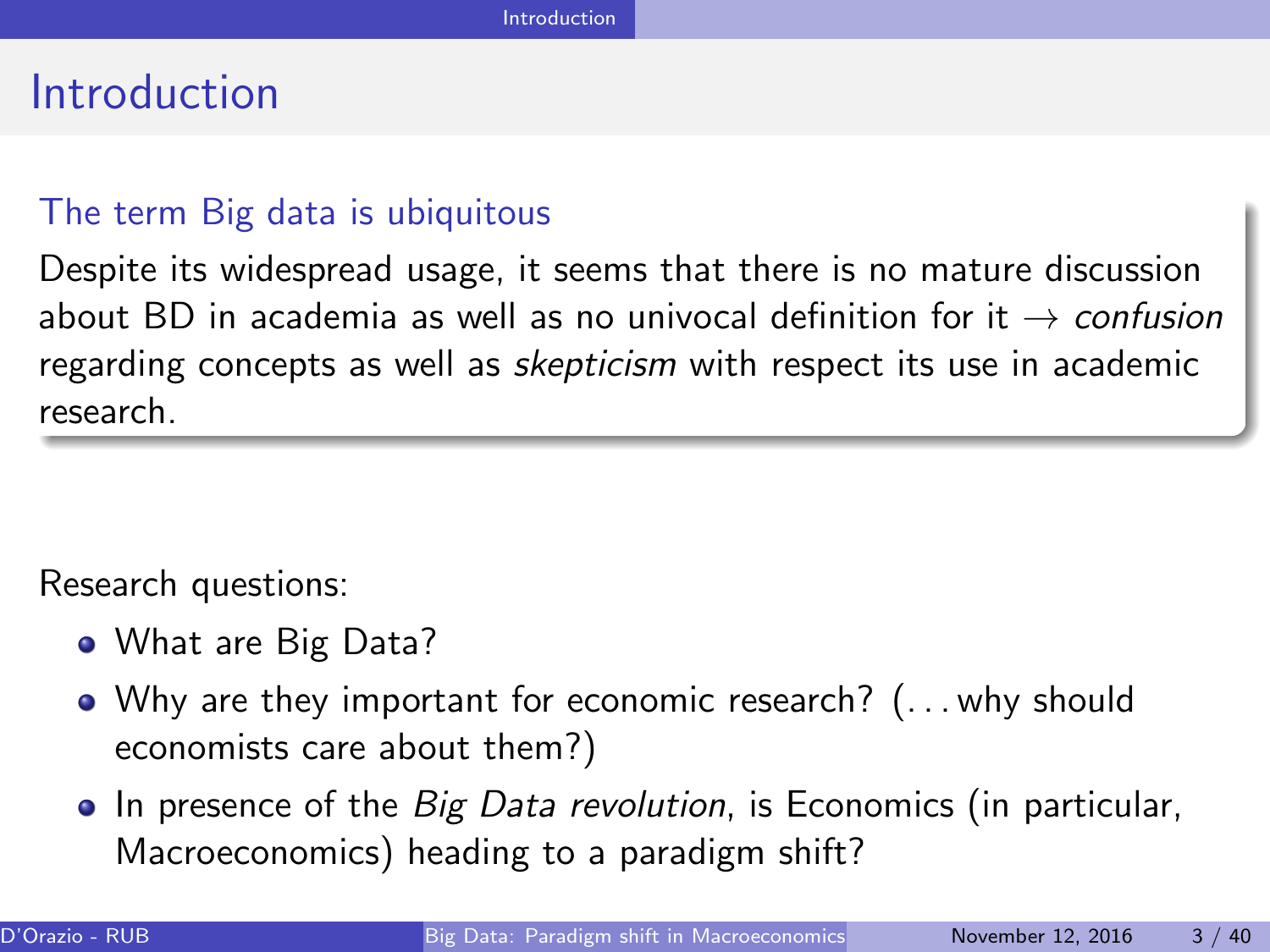### <span id="page-3-0"></span>Aim of the paper

• Report how the debate on BD in social sciences is developing and potentially affecting research in economics, and, in particular, in Computational Behavioural Economics (CBE)

 $\rightarrow$  By CBE we mean Agent-based computational models "informed" by findings reported by Behavioural Economics (see Akerlof, 2002; Colander et al., 2008; Velupillai and Kao, 2014, among others).

Discuss the extent to which the increasing production and availability of BD for social researchers can make it possible a shift from data-scarce to data-rich investigations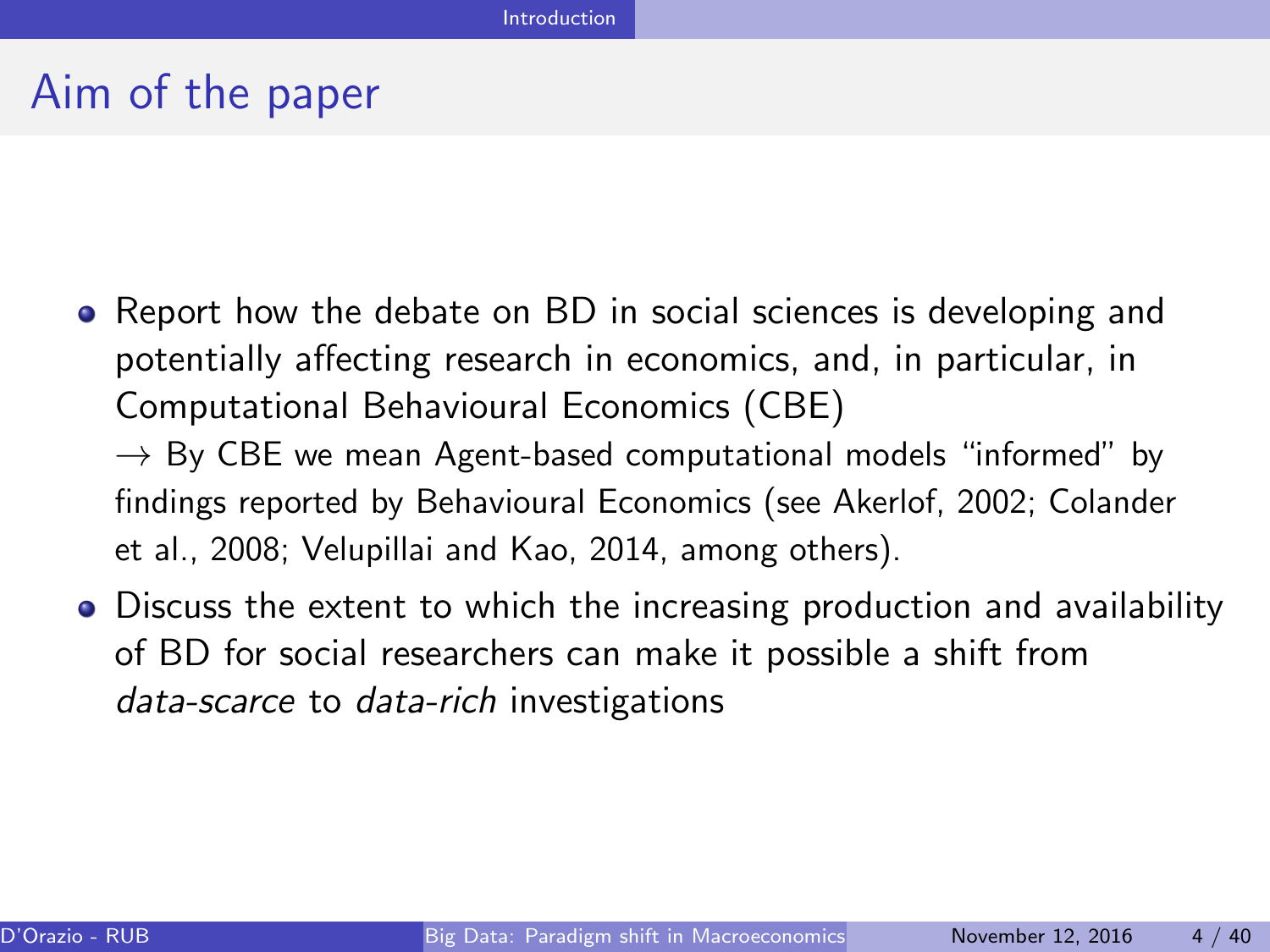### <span id="page-4-0"></span>Motivation of the paper

We highlight two main reasons for drawing the attention on this interlinkage:

1 Because from the interaction of BD and CBE, a new research paradigm is emerging in economics, and in particular in macroeconomics  $\rightarrow$  Agent-based computational economics offers the possibility to store and analyze large datasets, but also to use them and find hidden patterns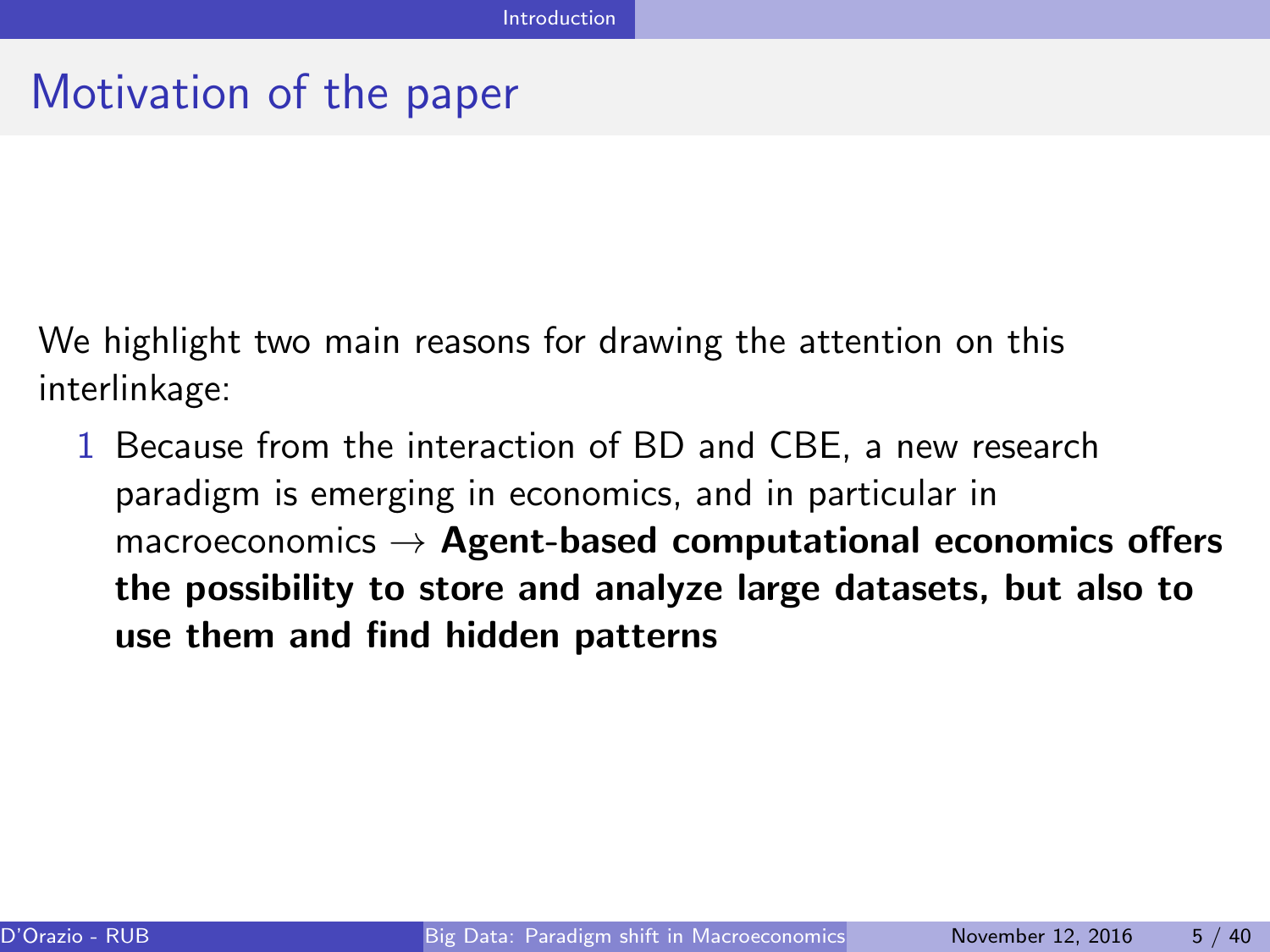### <span id="page-5-0"></span>Motivation of the paper

- 2 Because computational behavioral economic models need Big Data
	- Since researchers lack micro level data to empirically *microfound* their models, BD can contribute to the improvement on the modeling of the behaviors of the agents that populate the micro level of Agent-based models (ABM)
	- The massive sample size and the granularity that characterize BD increase the power of data in revealing individual features and/or actions
	- They can help researchers observing aspects of the human behaviour (e.g., social links, preferences and so on) beyond the traditional micro data availability.
	- This in turn could help in solving the issue of *limited observation* we have in traditional statistics.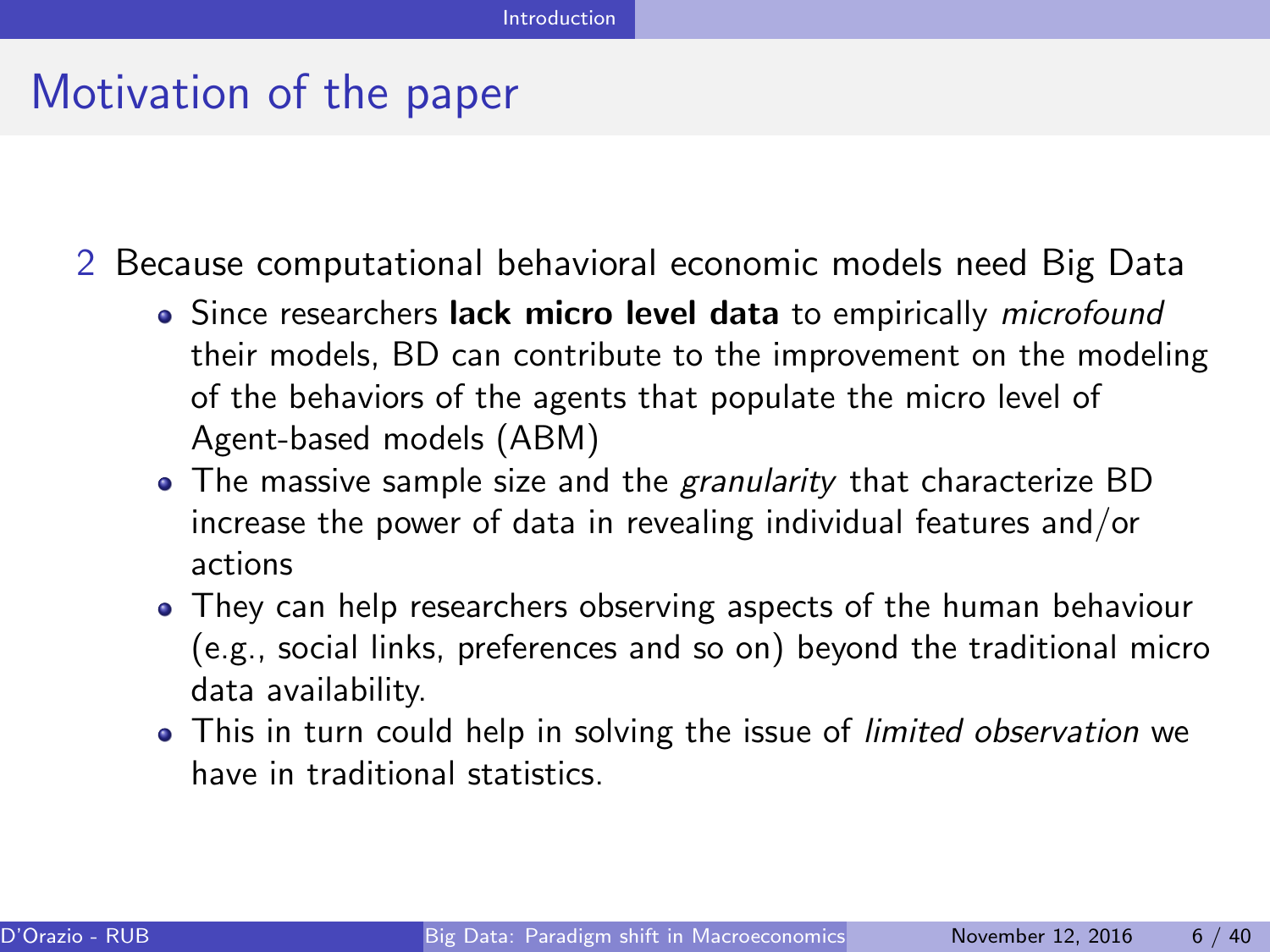### <span id="page-6-0"></span>The spectrum of data

- Observational data (survey data)  $\rightarrow$  Data collected from surveys can be very large and complex, but they are collected in a systematic way over a small sample of the entire population.
- Experimental data  $\rightarrow$  similarly to observational data, are collected over a small known sample and in a systematic way because they respond to a specific investigation that aims at testing a specific (theoretical) hypothesis. Differently, from observational data, they are relatively small in size and this reduces the complexity of the data structure.  $\rightarrow$  partially true in case of proper Macroeconomic experiments (high number of participants)
- Big data  $\rightarrow$  different possible definitions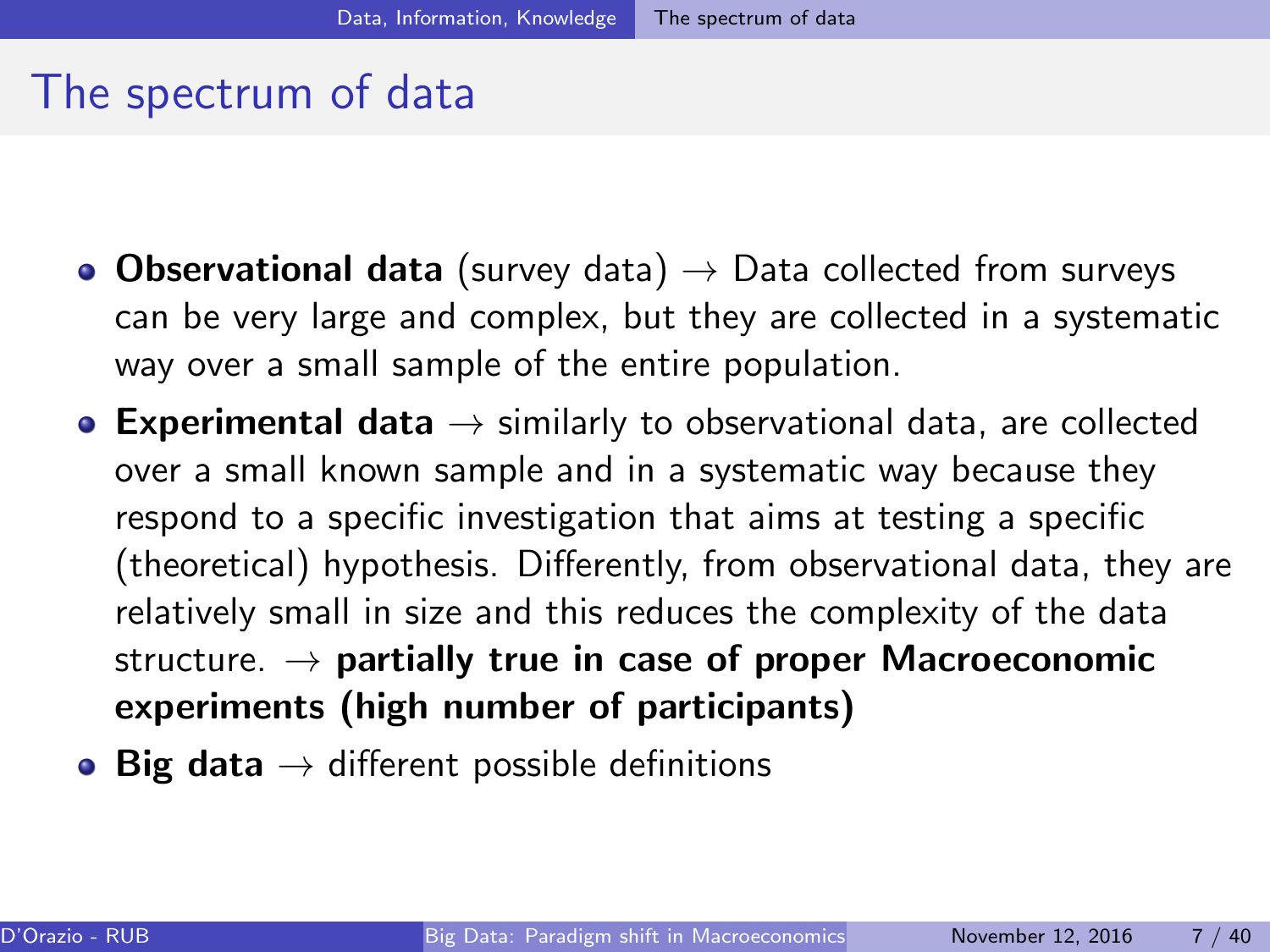### <span id="page-7-0"></span>Definitions of Big Data (I)

- a Ward and Barker (2013) try to collate the various definitions that have been developed in the past 4 years: "BD is a term describing the storage and analysis of large and or complex data sets using a series of techniques"
- b Laney (2011)
	- **1** volume: magnitude of data
	- **2** variety: structural heterogeneity
	- **3** velocity: rate at which data are generated
- c Gandomi and Haider (2015):
	- **1** veracity: unreliabity of data
	- *variability (and complexity)*: variation in the data flow and different sources
	- <sup>3</sup> value: low value with respect to the volume of data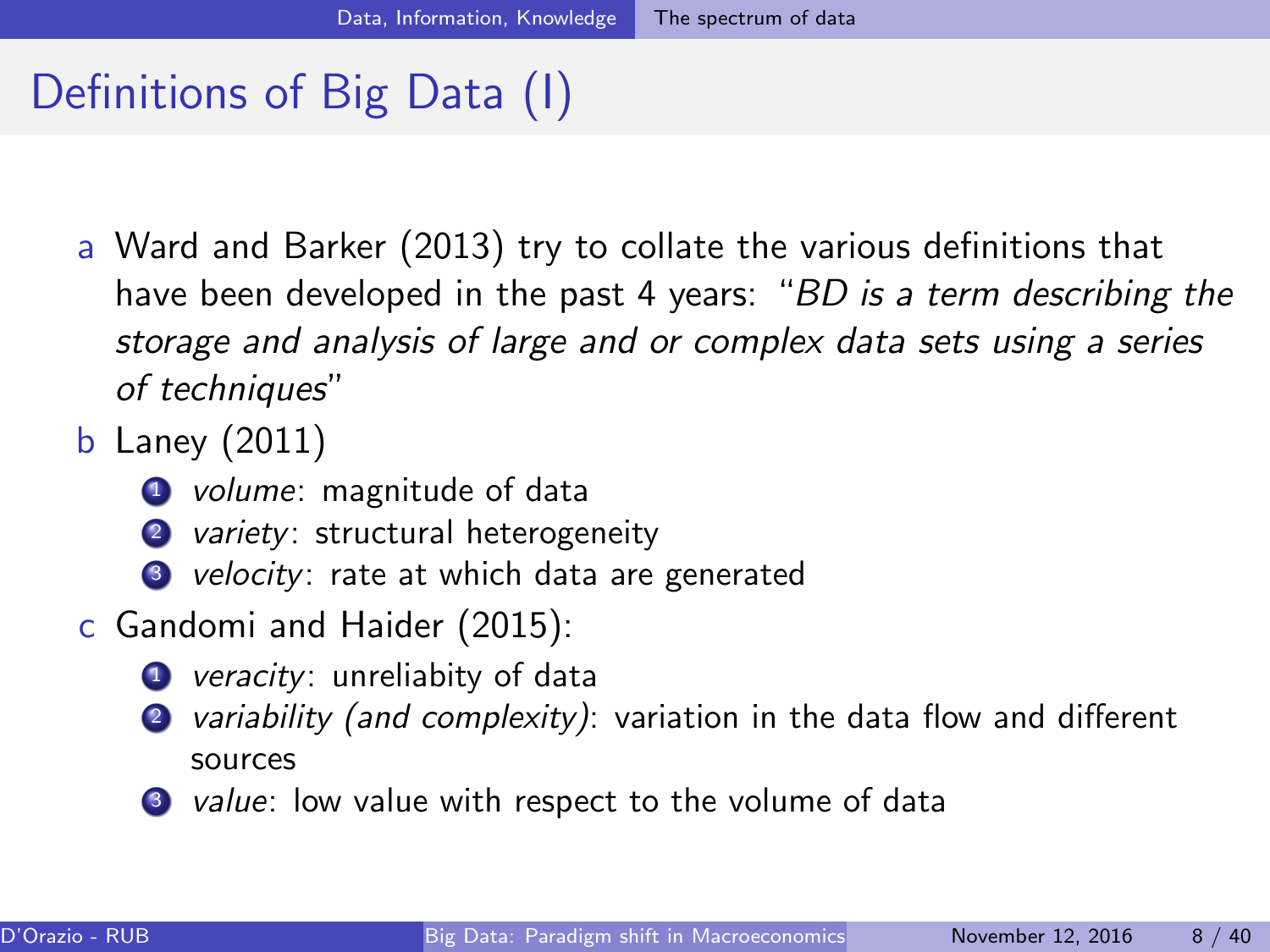### <span id="page-8-0"></span>Definitions of Big Data (II)

### d Kitchin (2013):

- <sup>1</sup> exhaustiveness: the extent to which BD strive to capture the entire population or systems
- 2 *relationality*: because BD contain common fields that allow for the connection of different datasets
- <sup>3</sup> scaleability: because BD can expand rapidly in size
- e Our view: The term Big Data entails a phenomenon which is based on the interaction between technologies and data analysis development and both co-evolve with the present technological frontier, i.e., the magnitude of the attribute "big" is related to the computational power currently available for research, data storage and processing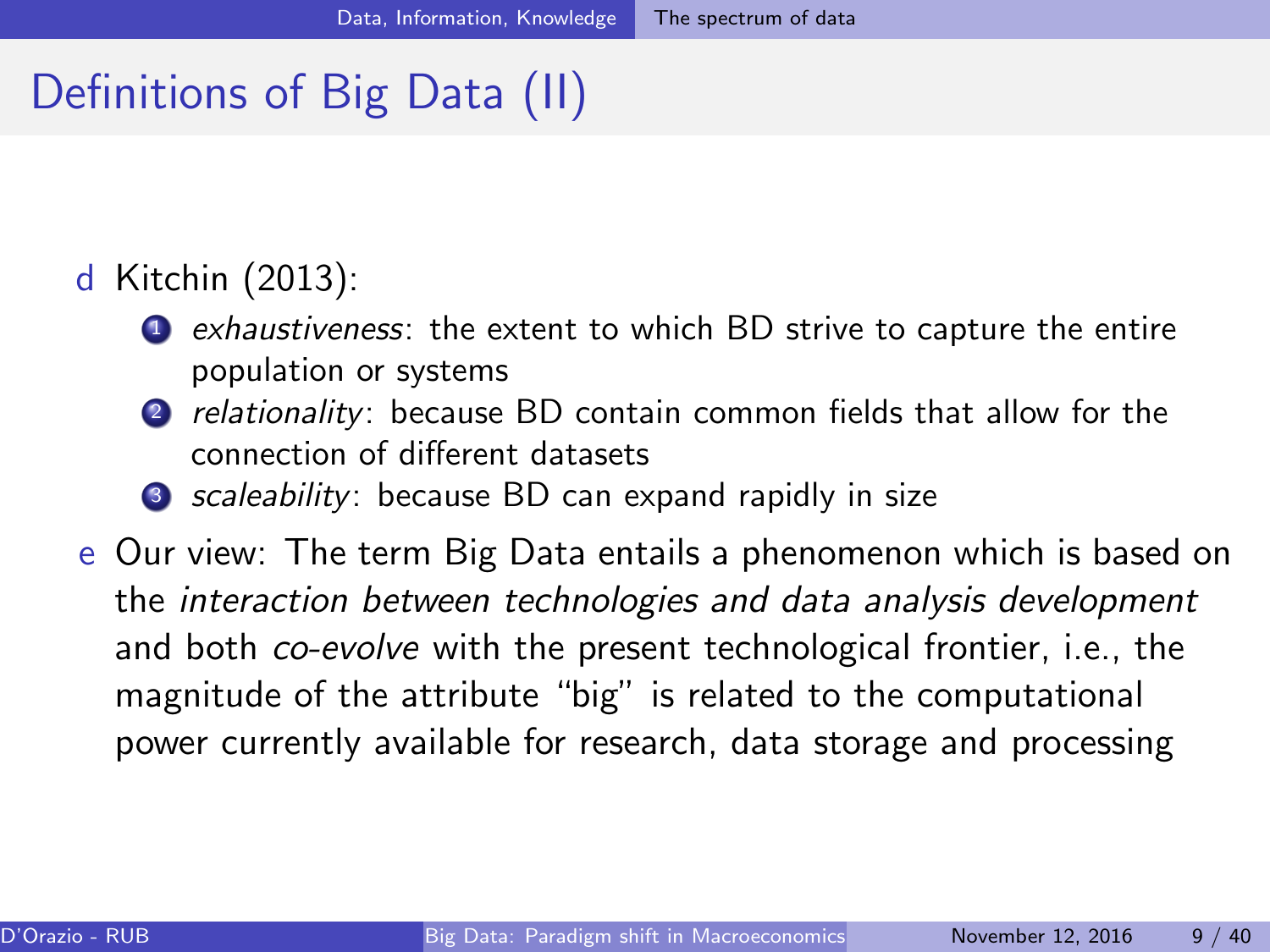### <span id="page-9-0"></span>Definitions of Big Data (III)

#### The definition of BD

should thus involve at least three concepts:

- the size (magnitude) of data
- the complexity of the data structure
- the increasing rate at which they are produced and stored thanks to the available technologies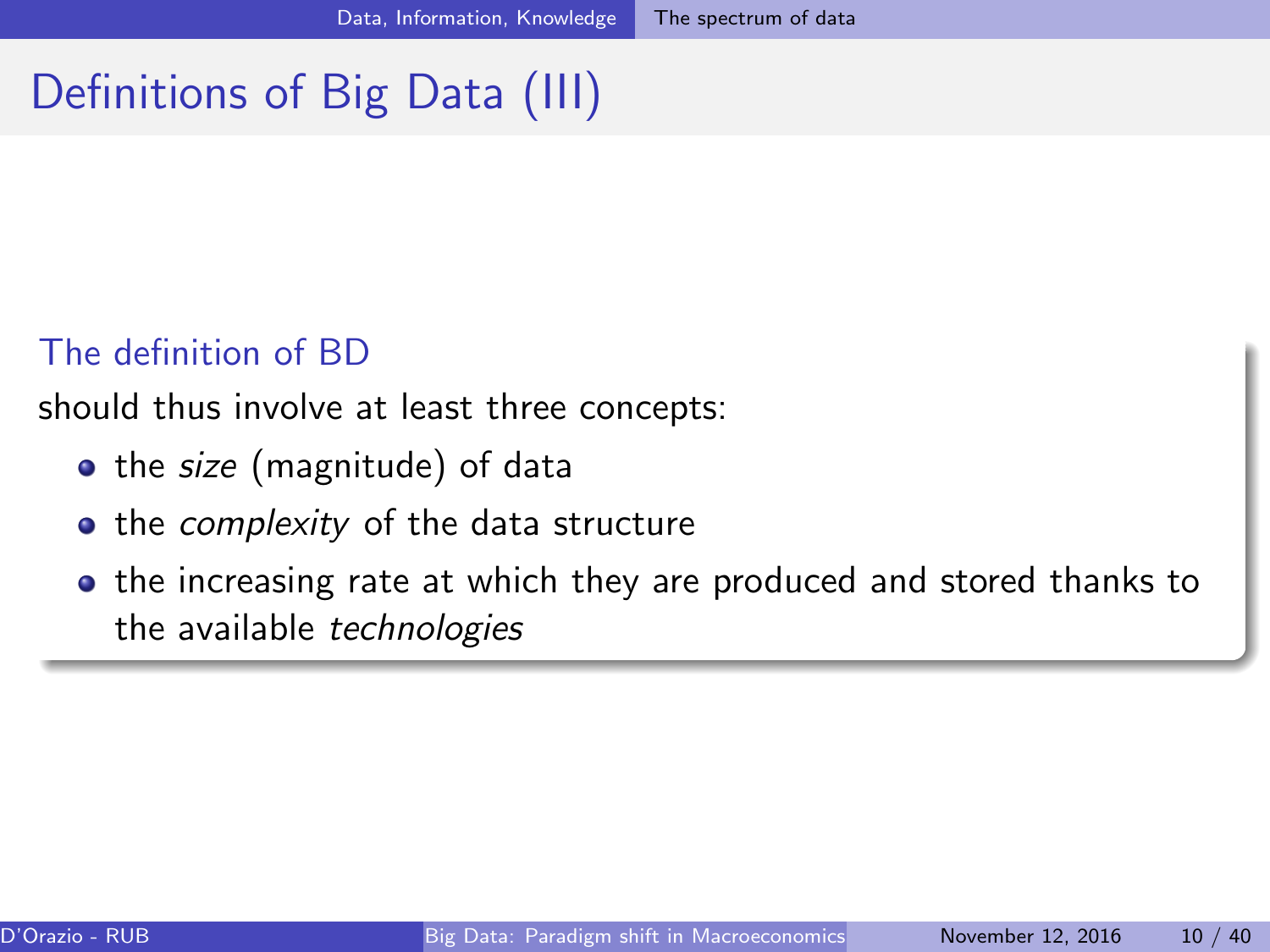### <span id="page-10-0"></span>Are Big Data a panacea for social scientists?

- **1** Having a **big** dataset composed of millions of observational points does not necessarily mean having a "good" dataset  $\Rightarrow$  Quality and quantity should go indeed hand in hand.
- **2** The representativeness of the sample is an issue that is often not canceled out by the big dimension of the sample (e.g. analyses carried out by considering the network "traffic" on Twitter and Facebook).
- <sup>3</sup> BD are usually rather **context-dependent** than generic.
- **4** Because BD are often **proprietary**, they are usually very expensive. This in turn implies high costs for getting the access to the datasets, which in turn may result in a new form of digital divide in the research community.
- **6** BD are **complex and unstructured**, implying challenge for statistics and potential new developments for econometrics (Varian, 2014)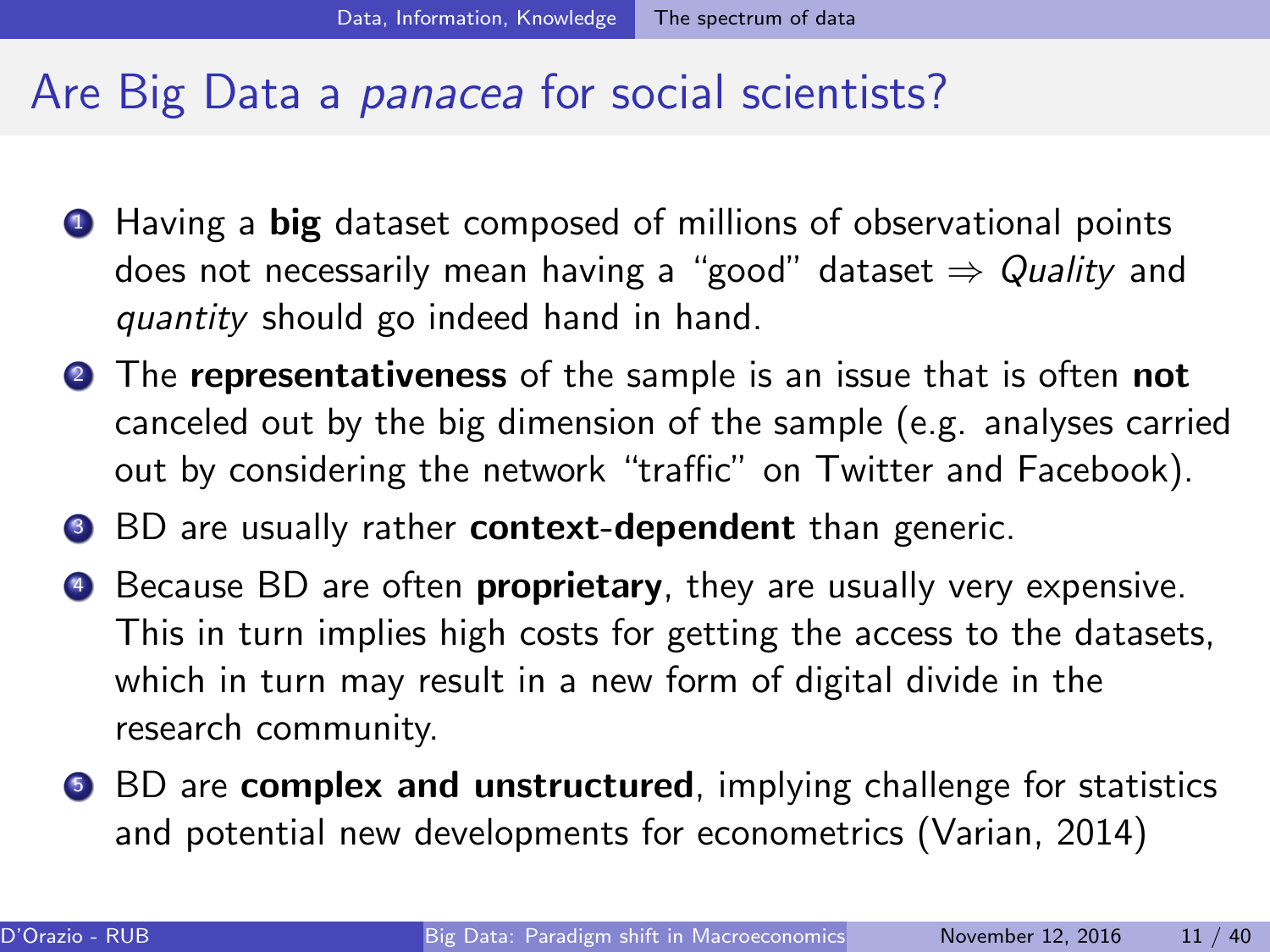### <span id="page-11-0"></span>Other features of Big Data

- heterogeneity  $\rightarrow$  heterogeneity that stems from sub-population data and different sources. Sometimes the sub-population data in small samples are considered as outliers because of their insufficient frequency but they can also be considered as an opportunity to model differences in the sample.
- noise accumulation  $\rightarrow$  accumulation of estimation errors due to the simultaneous estimation of several parameters at a time, so that some variables with significant explanatory power can be overlooked.
- spurious correlation and incidental endogeneity  $\rightarrow$  in presence of big and complex datasets it can be that uncorrelated variables (because of their independence) are found to be correlated due to the high dimensionality of the dataset.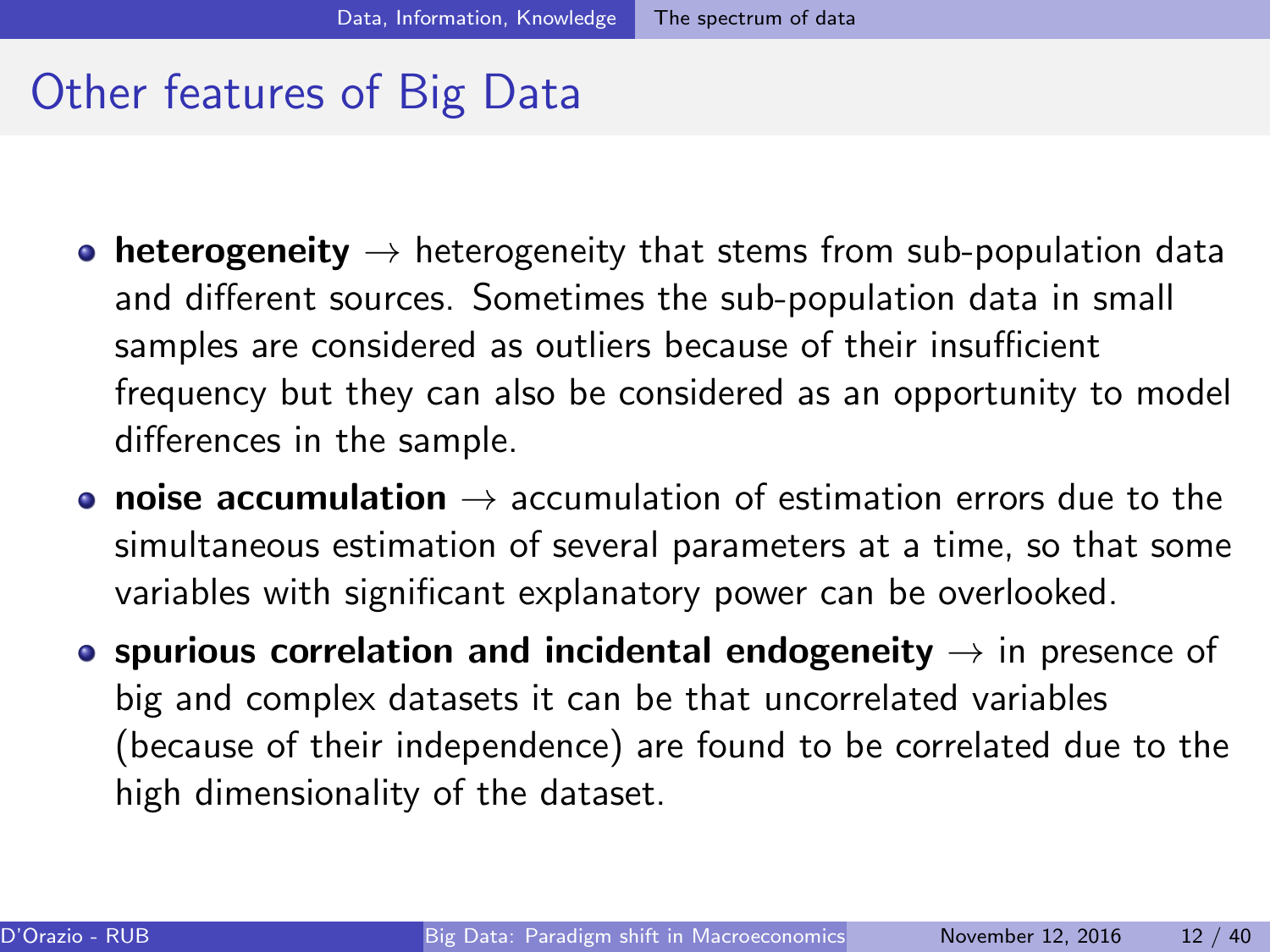### <span id="page-12-0"></span>Methods to dig into "the wilderness" of BD (I)

- In presence of large datasets which could be composed of a very large number of observations (billions) and a large number of covariates (millions), resorting to **machine learning** could be thus the only option to dig into "the wilderness" of BD and carry out the empirical research.
- Machine learning is particularly gaining a lot of attention (Varian, 2014) because, caeteris paribus, of its ability to deal with large datasets and the possibility of continuos "retraining" of the algorithm over time as the environment changes
- It does not exist a unified framework yet  $\Rightarrow$  large set of algorithms among which researchers could choose.
- Fan et al. (2014) suggest the **adoption of new methods** such as: penalized quasi likelihood, sparset solution in high confidence set, independence screening.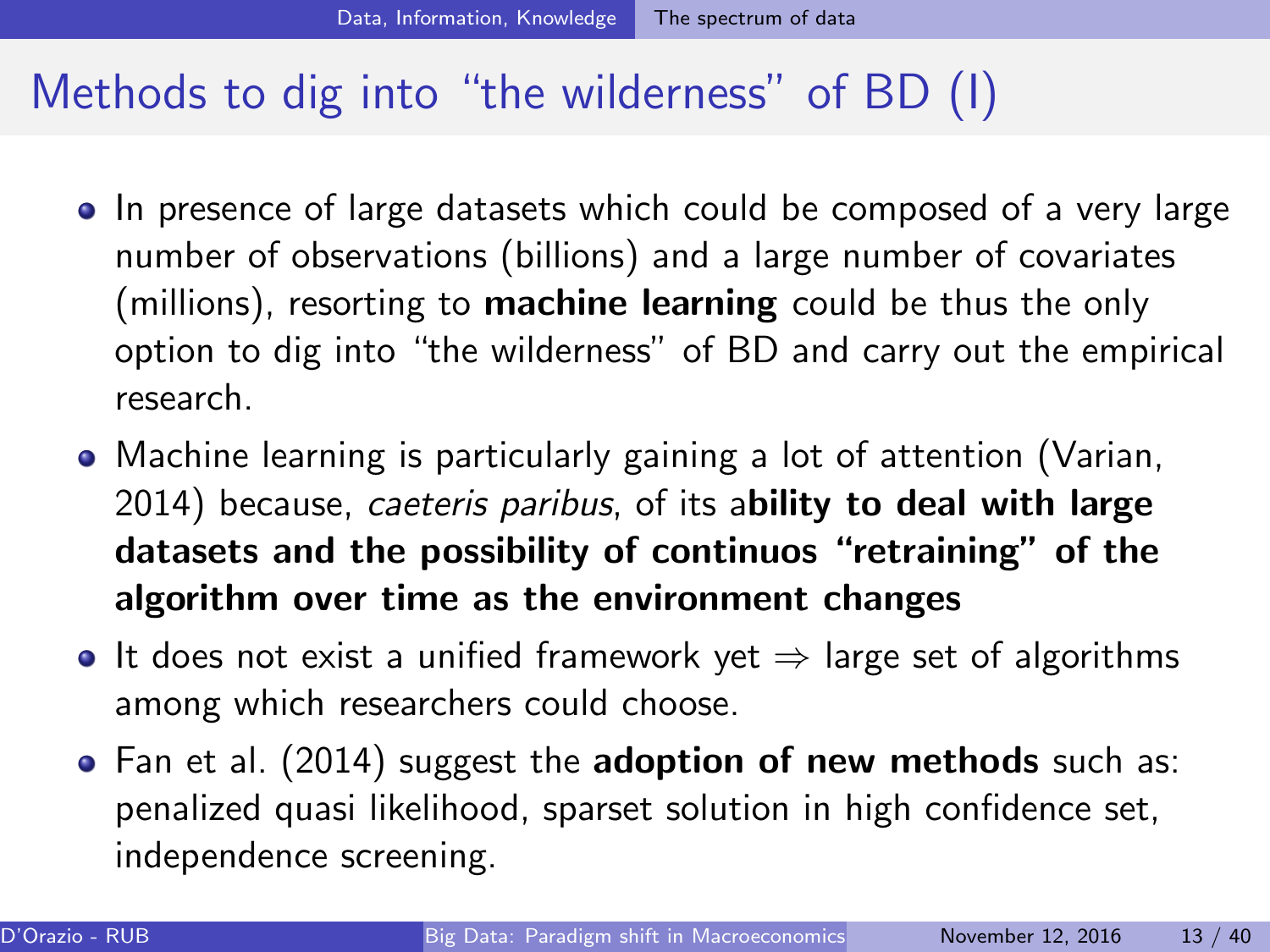### <span id="page-13-0"></span>Methods to dig into "the wilderness" of BD (II)

| <b>MACHINE LEARNING ALGORITHMS</b> |                                                               |                                                                                           |  |
|------------------------------------|---------------------------------------------------------------|-------------------------------------------------------------------------------------------|--|
| <b>Supervised learning</b>         | Regression                                                    | - Linear regression<br>- OLS<br>- LOESS<br>- Logistic Regression<br>- Stepwise regression |  |
|                                    | <b>Decision tree</b>                                          | - Classification and regression<br>tree<br>- Conditional decision tree                    |  |
|                                    | <b>Random Forest</b>                                          |                                                                                           |  |
| <b>Unsupervised learning</b>       | <b>Clustering</b>                                             | - k-means<br>- k-medians<br>- hierarchical clustering                                     |  |
| <b>Supervised learning</b>         | <b>Markov decision</b><br><b>processes</b><br>(deep learning) | - Boltzmann Machine<br>- Belief network                                                   |  |
|                                    | <b>Neural networks</b>                                        |                                                                                           |  |
|                                    | <b>Bayesian learning</b>                                      |                                                                                           |  |

Figure: Machine learning algorithms: an overview. Source: Author's elaboration.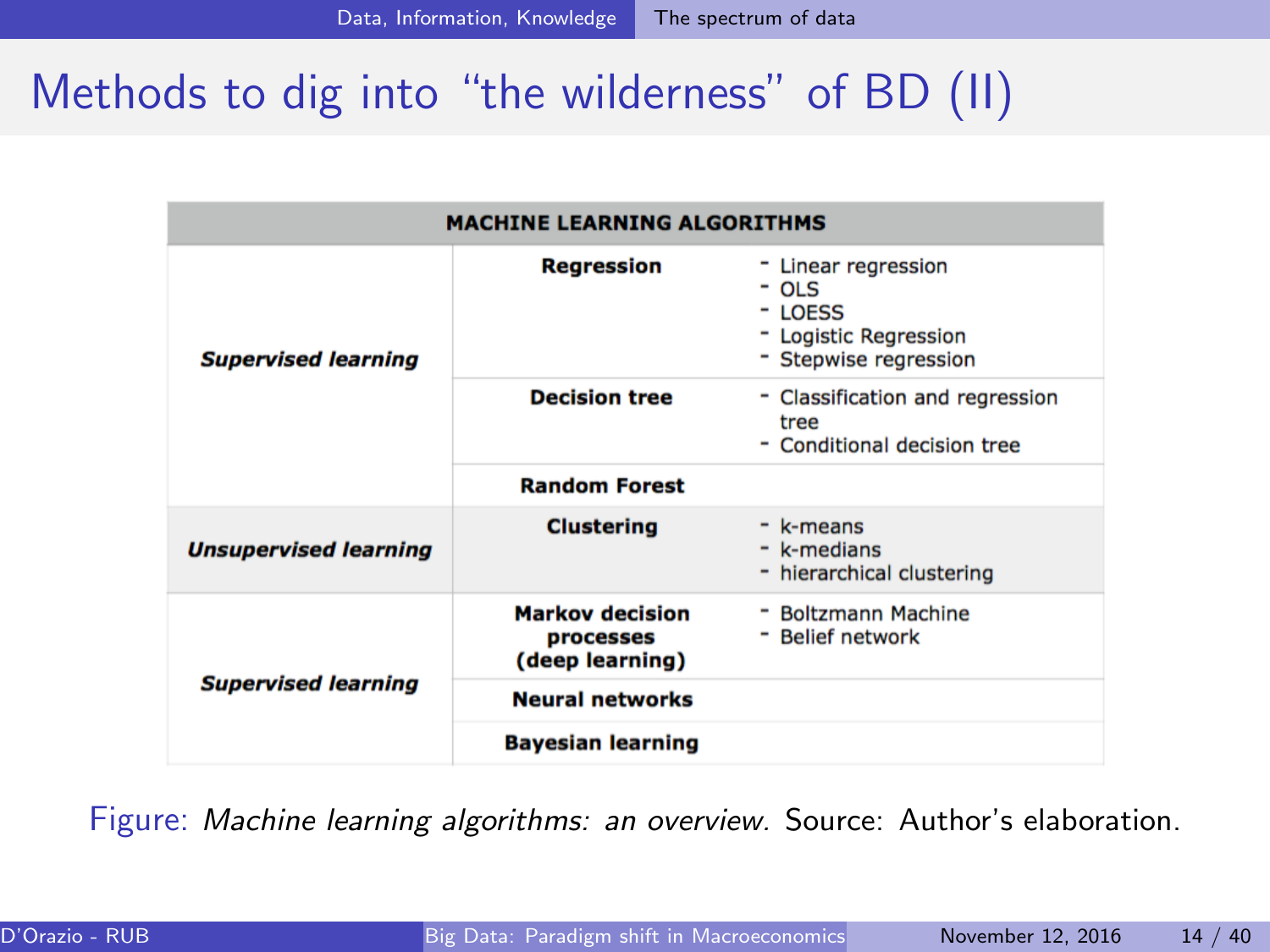### <span id="page-14-0"></span>Which Big Data for Economics? (I)

#### **• Government administrative data**

- **•** Data on education
- Social insurance
- Local government spending
- Medicare
- IRS (Internal Revenue Service): instituted in 1913 that offer a large micro-level dataset of tax revenues. It has been used by Piketty and Saiz (2003) to derive historical series of income shares for the top percentiles earners among US households
- Data that result from **online activity** (queries and/or social media)
- Data on consumer spending and sentiment: e.g., MasterCard distributes "SpendingPLus" that provides a real-time consumer spending data in different retail categories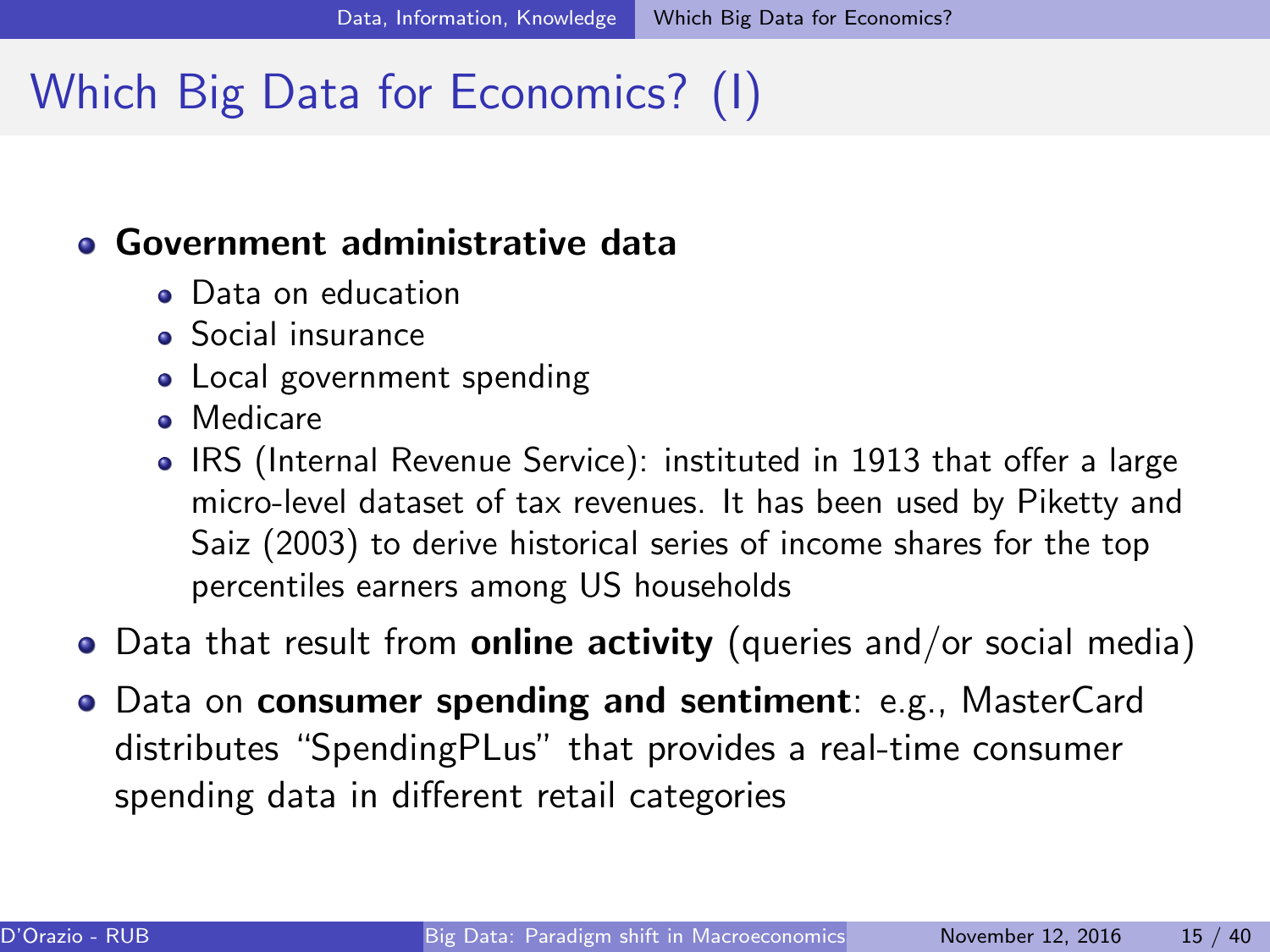### <span id="page-15-0"></span>Which Big Data for Economics? (II)

Researchers engaged in financial agent-based modeling already make use of very complex and large datasets (LeBaron, 2000; Hommes, 2006).

- Over the past decades, extremely **high frequency data** has become available
- Researchers have a detailed picture of exactly how the market is unfolding, as well as the exact dynamics of trade clearing.
- There are also series that show detailed **holdings of institutions** and that record the **flows** coming in and out of these funds
- The availability of high frequency data, pricing and volume data from financial markets enhances the transparency of the trading behaviours of financial agents and allows for a detailed modeling (and/or calibration) of the features of artificial financial markets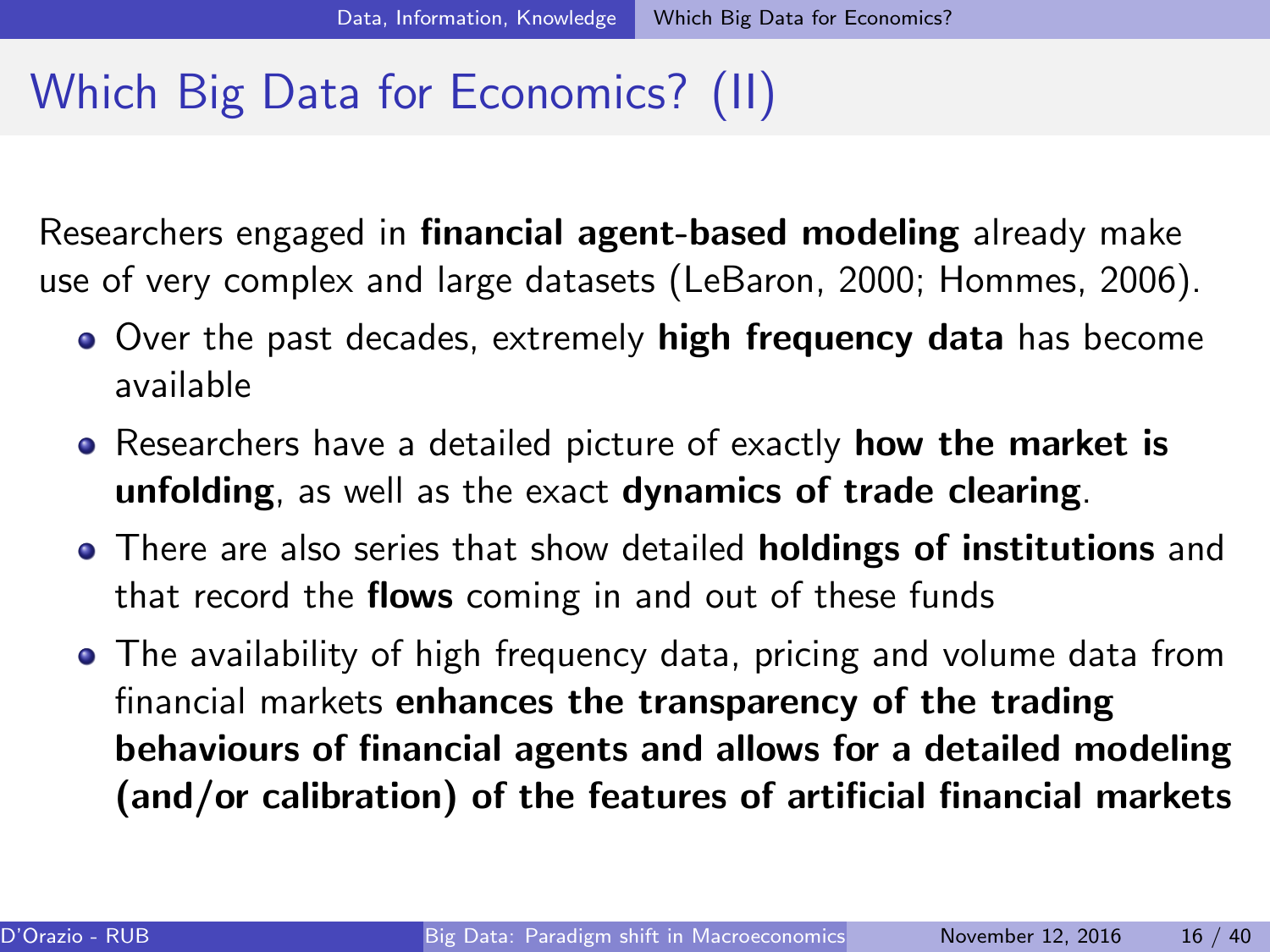### <span id="page-16-0"></span>Towards a new empirical revolution

#### Even if Big Data present some drawbacks and are not a panacea . . .

The distinction among the different types of data available for social research lead us to claim that the process of diffusion and use of Big Data, thanks to the availability and development of new computational and storing technologies, could eventually lead to an empirical revolution akin to the Keynesian revolution that led to the availability of macro data (Patinkin, 1976).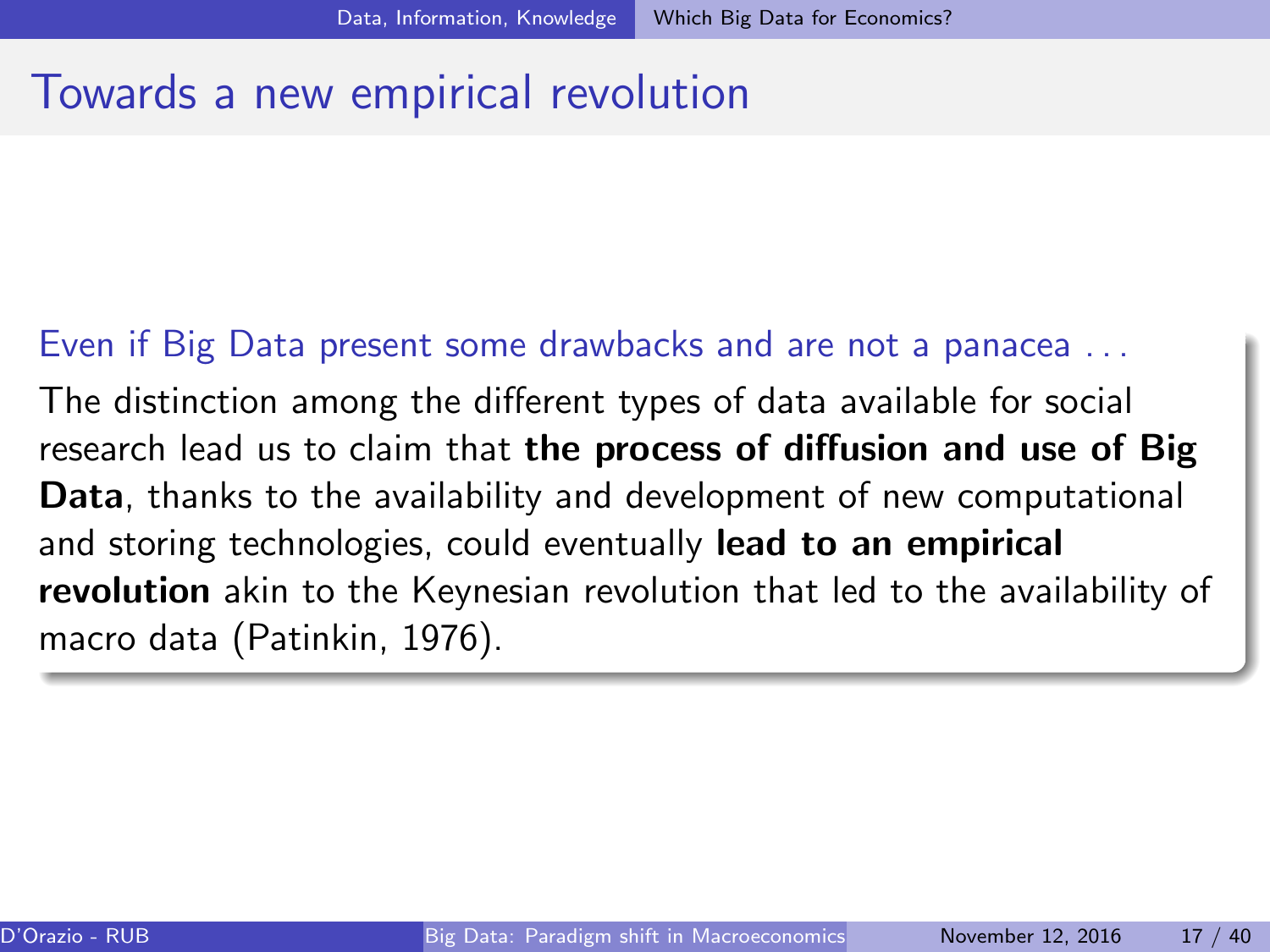## <span id="page-17-0"></span>The relationship between Data, Information and Knowledge

Data are unorganized and unprocessed facts about events, which constitute the prerequisites to information. Information can be considered as an aggregation of data (processed data) which implies a meaning and a purpose. From information we derive knowledge; i.e., human understanding of a subject matter that has been acquired through study and experience.

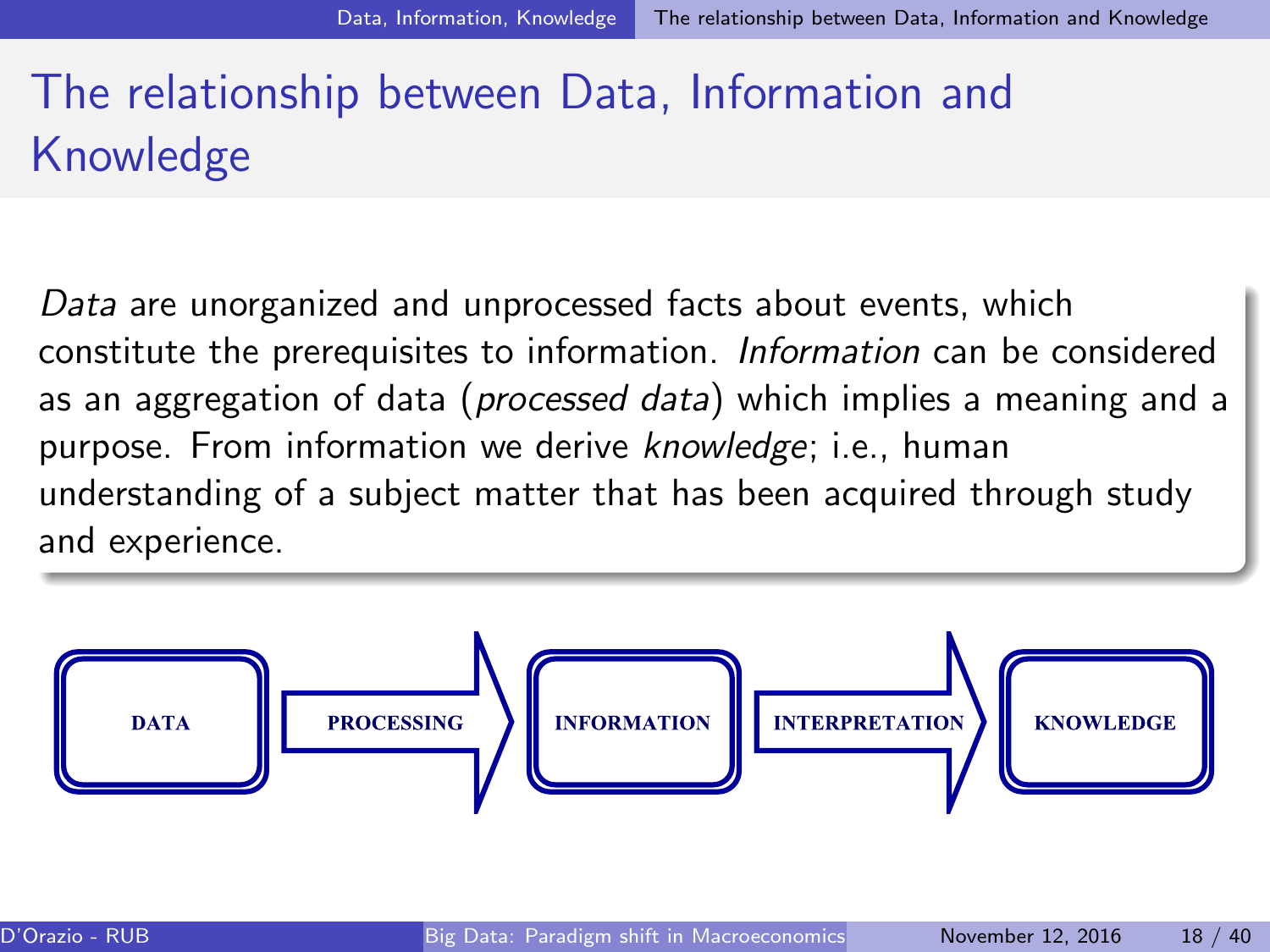### <span id="page-18-0"></span>Science paradigms: evolution and features

| <b>SCIENCE PARADIGMS</b>                    |                                                                                    |                                         |  |
|---------------------------------------------|------------------------------------------------------------------------------------|-----------------------------------------|--|
| <b>PARADIGMS</b>                            | <b>FEATURES</b>                                                                    | <b>TIMING</b>                           |  |
| т<br><b>Experimental</b><br><b>Science</b>  | <b>Empiricism</b><br>"data speak for themselves,<br>free of theory"<br>(induction) | before XVIII century                    |  |
| п<br><b>Theoretical</b><br><b>Science</b>   | <b>Knowledge-Driven</b><br>Modeling, abstraction<br>(deduction)                    | before advent of<br>computational power |  |
| ш<br><b>Computational</b><br><b>Science</b> | <b>Simulation of complex systems</b><br>(induction+deduction)                      | before Big Data                         |  |
| IV<br>eScience                              | <b>Data-intensive</b><br>$(abduction + deduction + induction)$                     | present                                 |  |

<span id="page-18-1"></span>Figure: Source: author's elaboration based on Hey et al. (2009) and their report of Jim Gray's speech on eScience.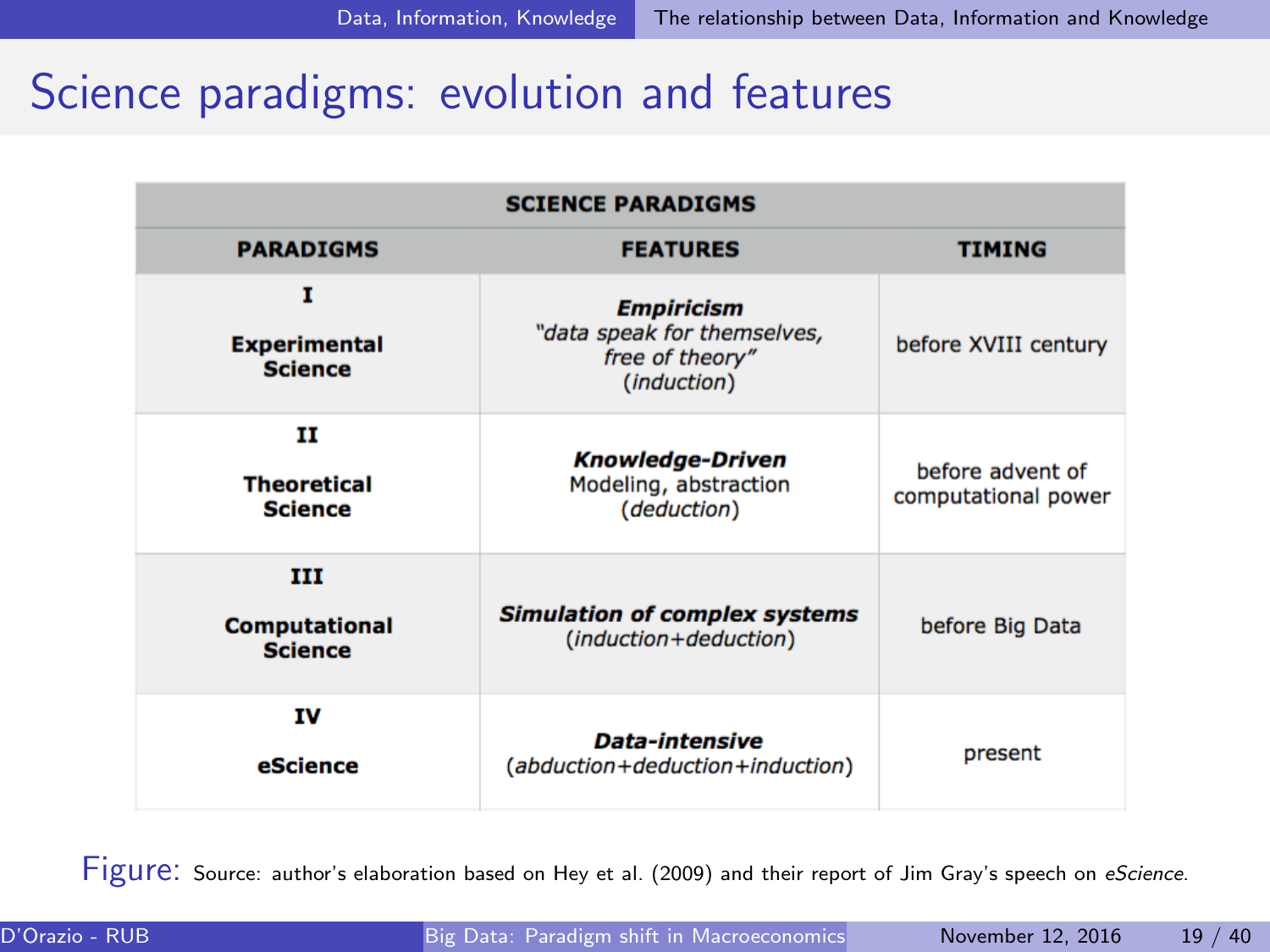### <span id="page-19-0"></span>Paradigms evolution in Macroeconomics (I)

Even if paradigmatic accounting is usually problematic - and this especially true in the case of Economics - a similar evolution in research and methodology as the one sketched in Figure [2](#page-18-1) can be found also in the Economics research field.

#### Taking an evolutionist perspective . . .

macro methodology has been climbing a *fitness landscape*, where recombination, which is a key feature in evolution, has been playing an essential role in the development of new methodologies in macroeconomics.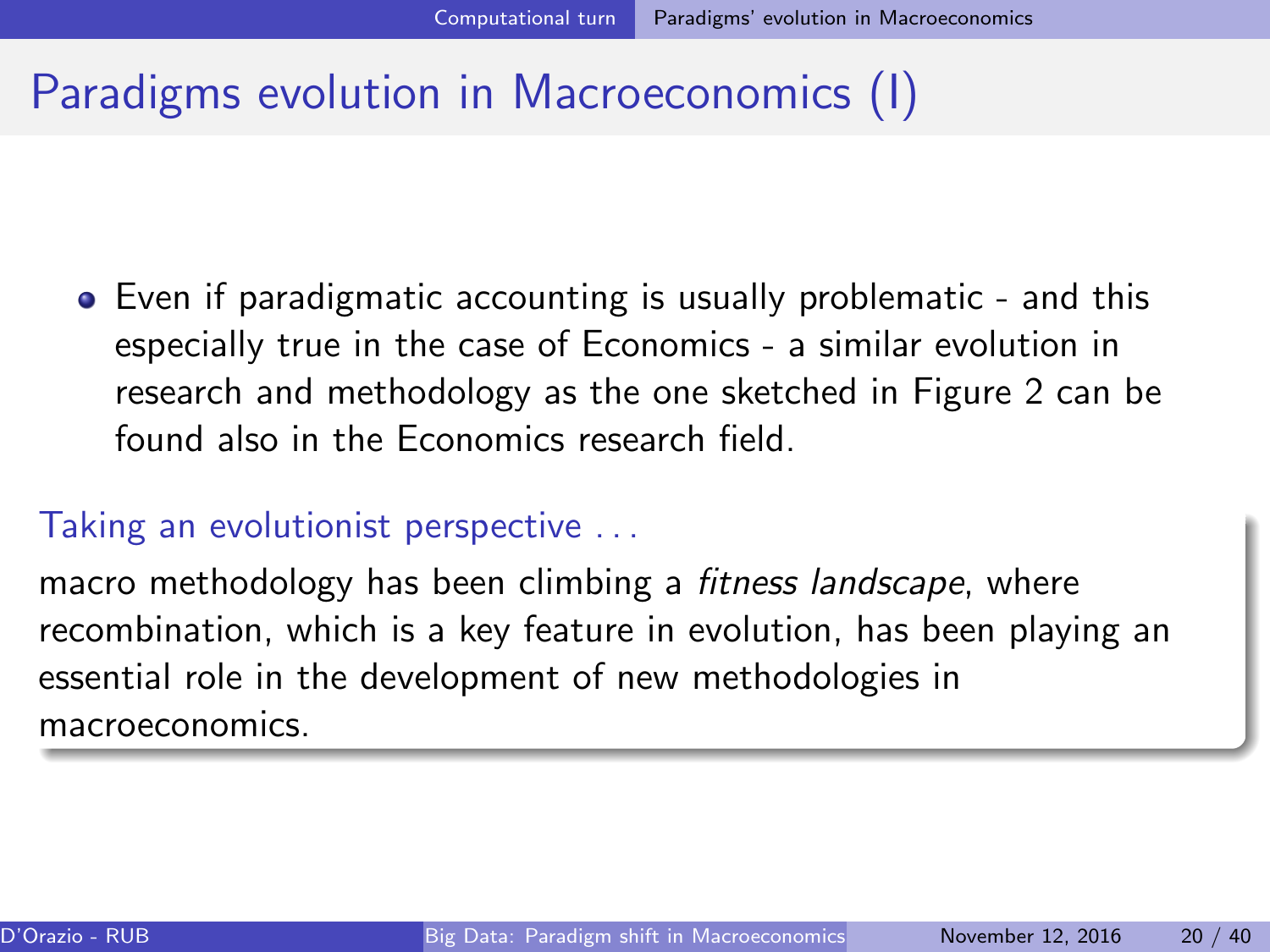### <span id="page-20-0"></span>Paradigms evolution in Macroeconomics (II)

We follow Colander, Howitt, Kirman, Leijonhufvud, Mehrling (2008) Beyond DSGE Models: Towards an Empirically Based Macroeconomics, AER that offer an overview of the evolution of the research methodology in Macroeconomics

1 Up until the 40s and 50s, macroeconomics proceeded without a formal theory: macroeconomics policy was based on a loose and largely empirical understanding of the macro economy. The **models** used by economists were simple and not formalized in rigours mathematical terms: this phase relied mainly on induction ⇒ Paradigm I.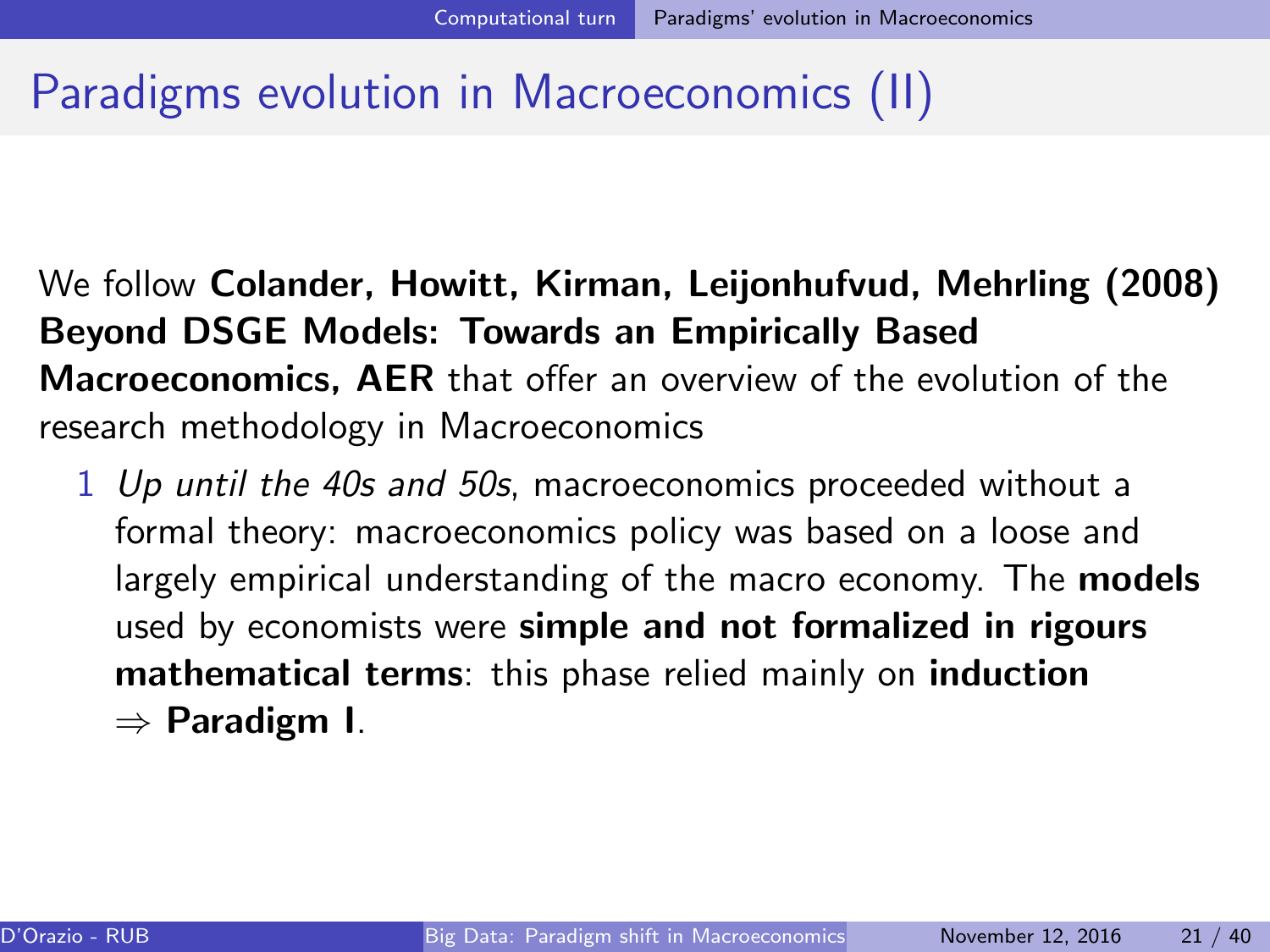### <span id="page-21-0"></span>Paradigms evolution in Macroeconomics (III)

2 With the development of macro-econometric models in the 50s, many of the Keynesian models were presented as having formal underpinnings of microeconomic theory; then in the 70s, the formal modeling began in the spirit of General Equilibrium theory with the aim to build a general equilibrium model of the macro economy based on explicit and fully formulated micro foundations: research methodology based mainly on the use of **deduction** ⇒ Paradigm II.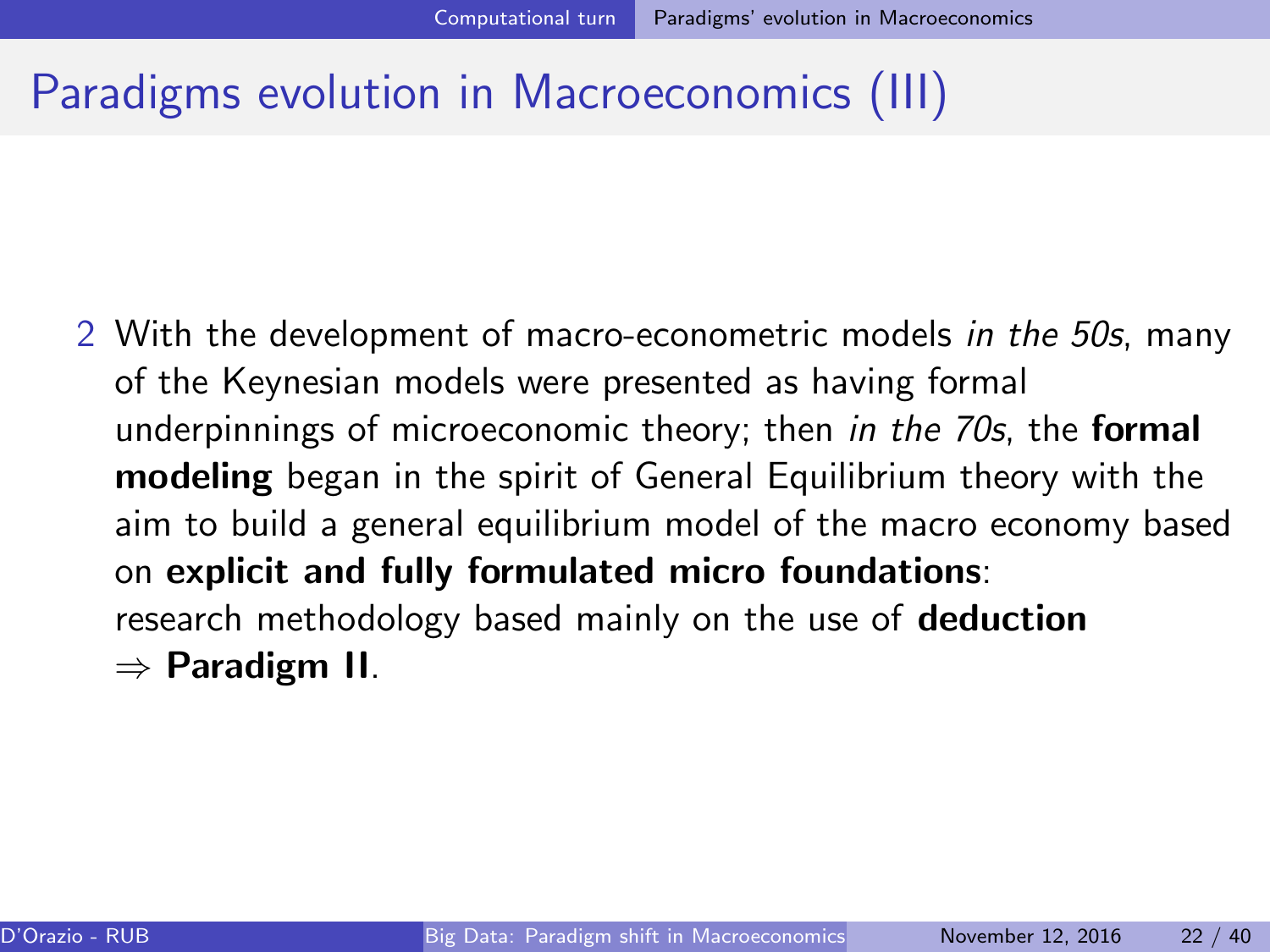### <span id="page-22-0"></span>Paradigms evolution in Macroeconomics (IV)

- 3 However, since analytical models are technically difficult and constrained by the mathematical strait-jacket, it is not clear which, if any, will provide a meaningful advance. Colander et al. maintain that, in order to progress, macro theory should move on to models that take agents' heterogeneity and interaction into account: thanks to the increase in computing power over the past decades, there is an alternative approach that can cut the Gordian analytical knot; it uses agent-based computational economics (ACE) and simulations to analyze the macro economy
	- $\Rightarrow$  Paradigm III.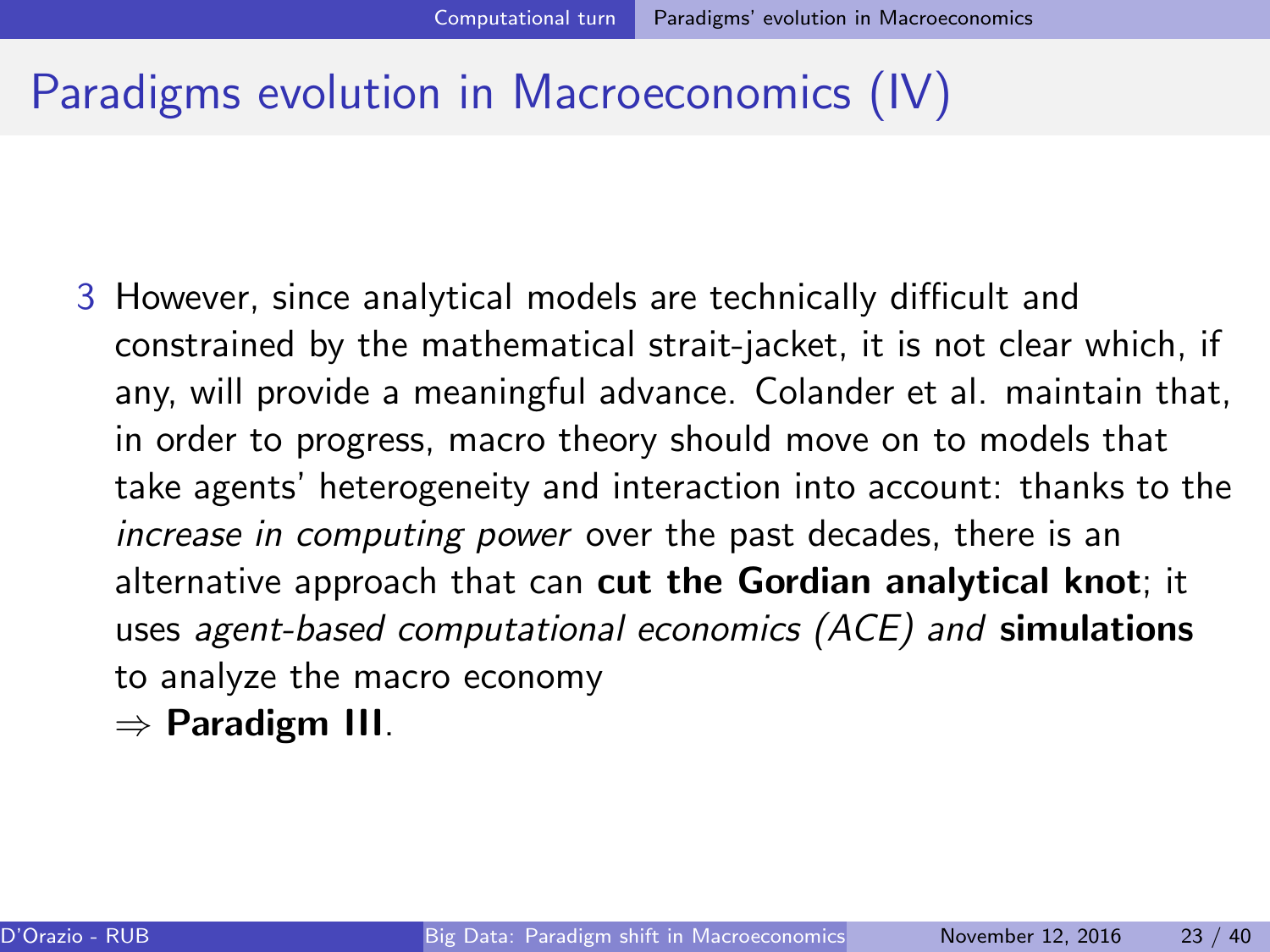### <span id="page-23-0"></span>Simulations as a third way of doing science

Simulation differs from standard deduction and induction in both its implementation and its goals. (Axelrod and Tesfatsion, 2006)

- Scientists use deduction to derive theorems from assumptions, and induction to find patterns in empirical data.
- Simulation, like deduction, starts with a set of explicit assumptions; but unlike deduction, simulation does not prove theorems with generality.
- Instead, simulation generates data suitable for analysis by induction; but unlike typical induction, the simulated data come from a rigorously specified set of assumptions regarding an actual or proposed system of interest rather than direct measurements of the real world.
- Simulation thus permits increased understanding of systems through controlled computational experiments.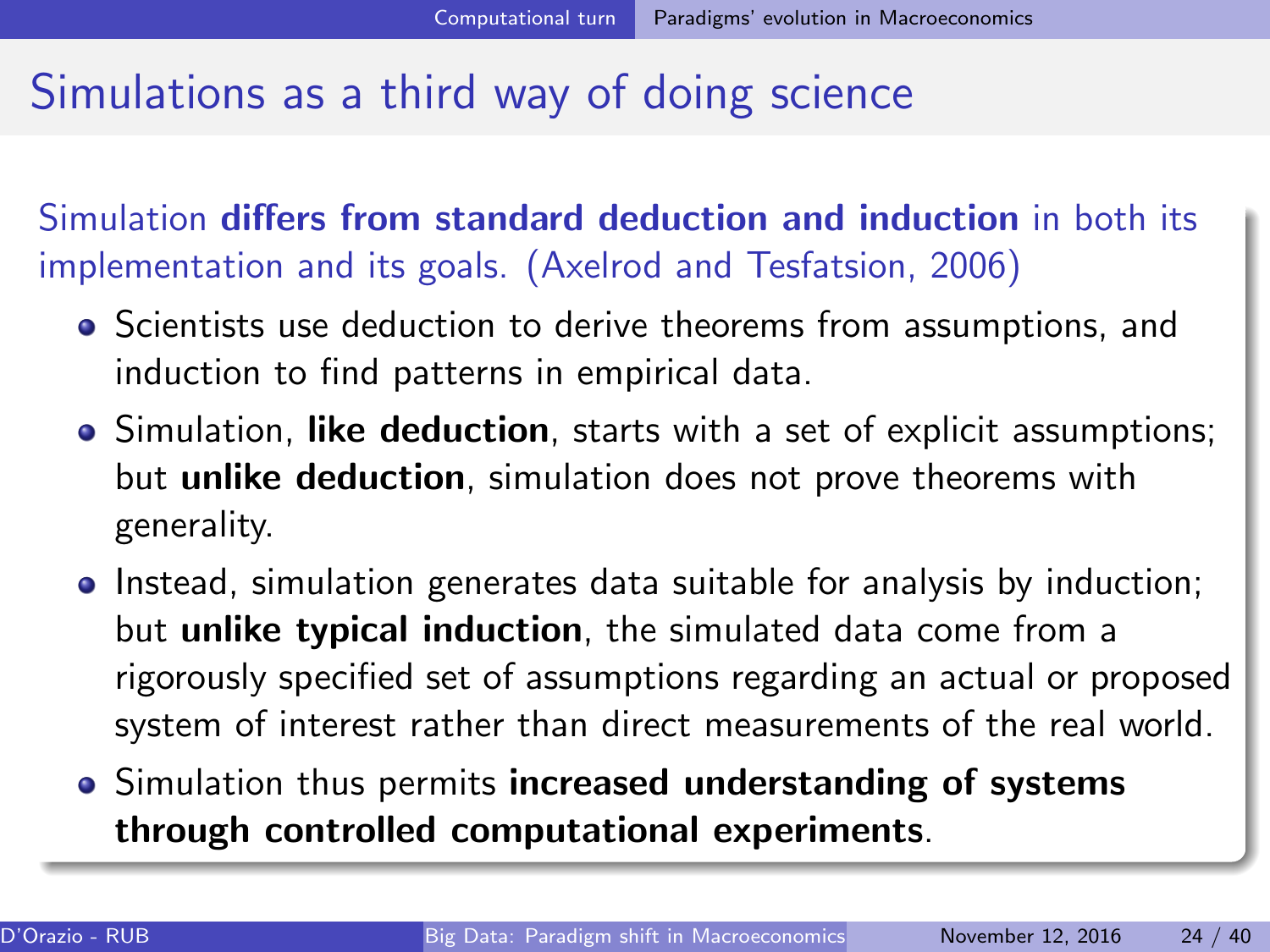### <span id="page-24-0"></span>Paradigms evolution in Macroeconomics (V)

4 The data revolution (Kitchin, 2014) is recently leading to the so-called "computational turn" (Berry, 2011)  $\Rightarrow$  implies alternative epistemologies in humanities and social sciences and changing of research practices, also in Economics.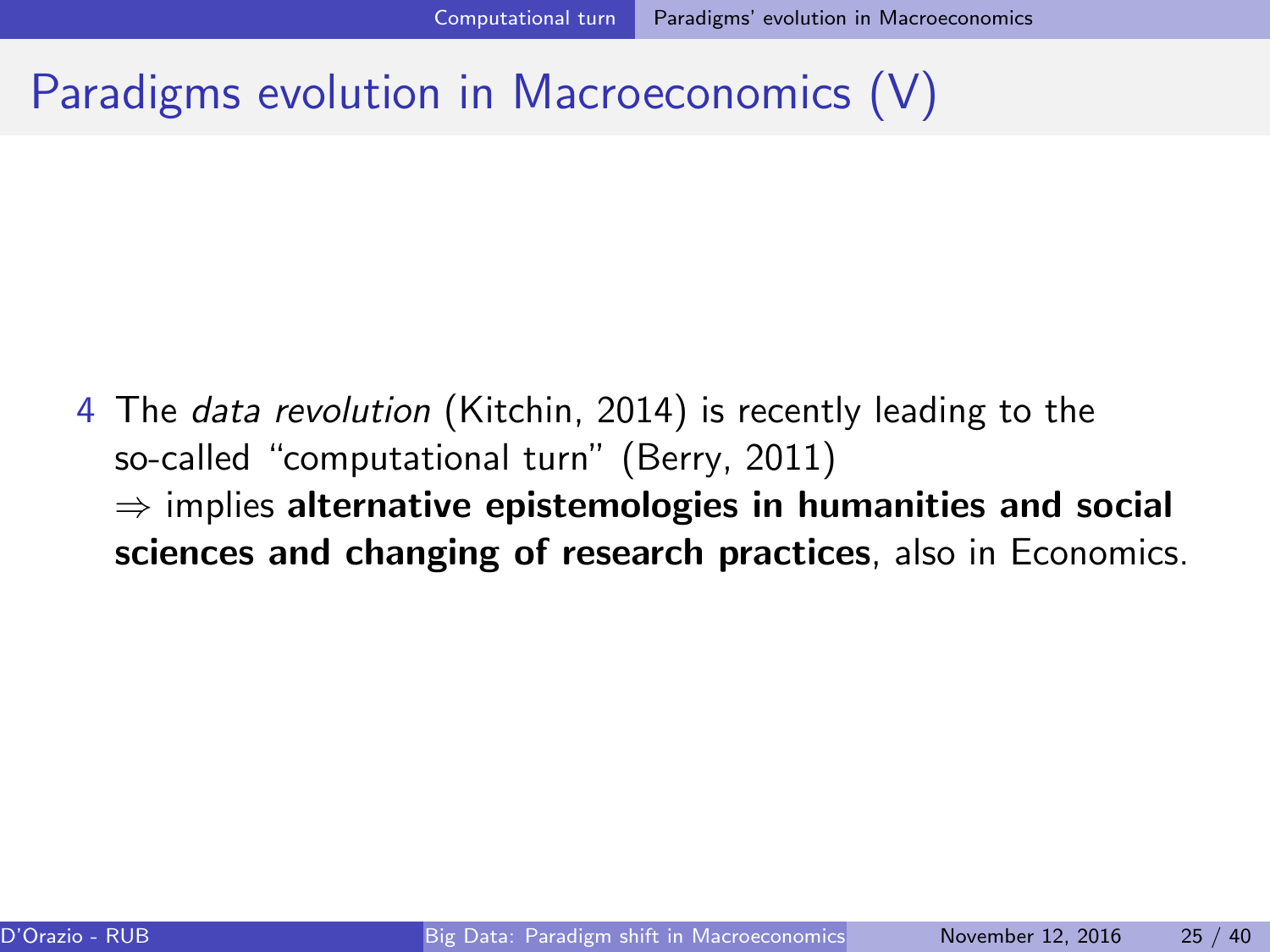### <span id="page-25-0"></span>Paradigms evolution in Macroeconomics (VI)

#### Paradigm shift in Macroeconomics

In the Economics field, we emphasize that a **paradigm shift (IV) implies** a further shift from the mainstream deductive approach as well as the inductive approach (Lawson, 1989; Arthur, 1994), to an even more articulated shift where induction and deduction, together with abduction will contribute to the understanding of an economic complex phenomenon

 $\Rightarrow$  this is at the core of agent-based computational economics where theory, experiments and simulations are the essential elements of the research methodology.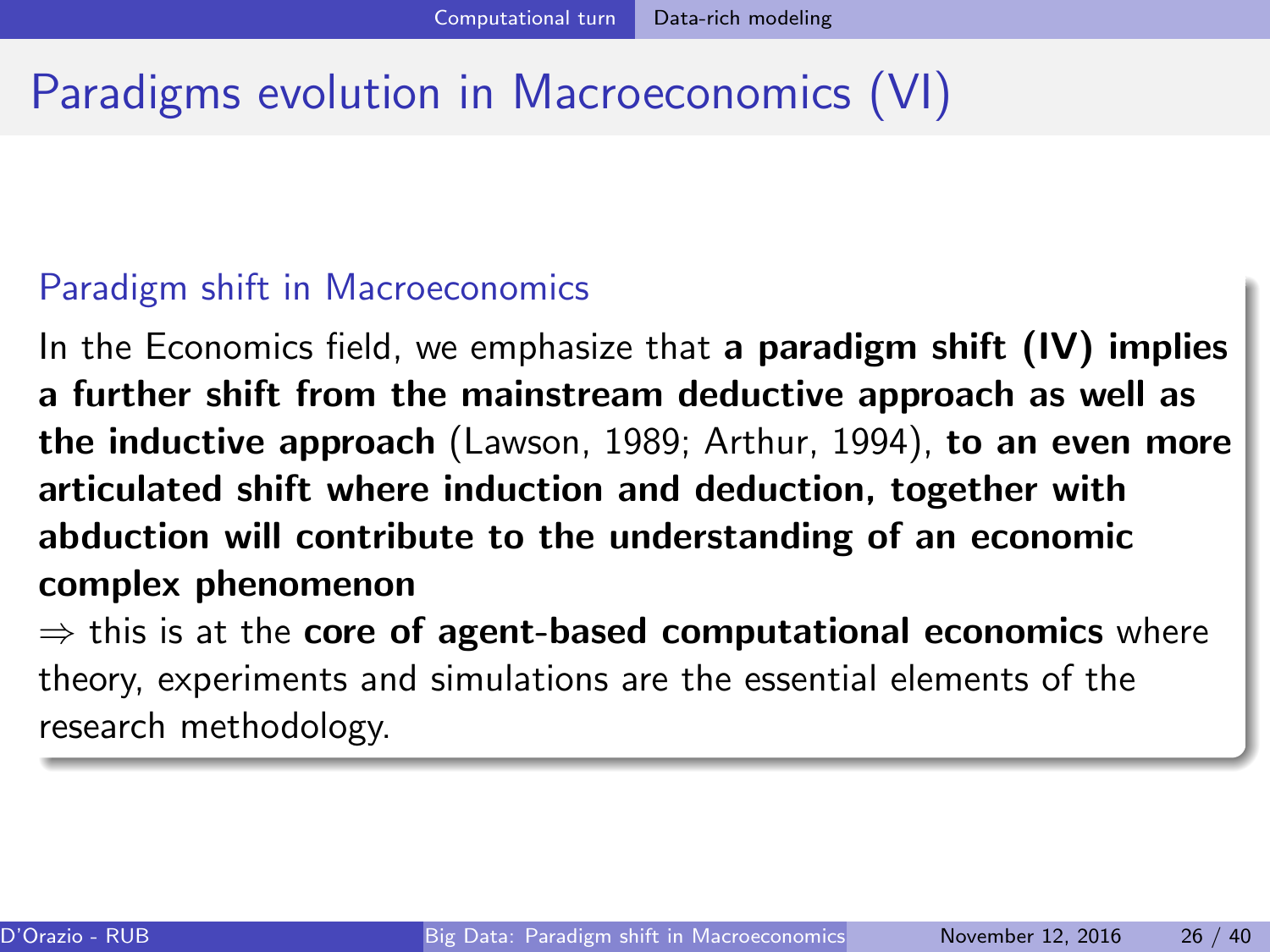<span id="page-26-0"></span>



Figure: Macroeconomic agent-based model: building methodology. Author's

elaboration. D'Orazio - RUB [\(Chair of Macroecon](#page-0-0)omics - Ruhr University Bochum (Germany) Big Data: Paradigm shift in Macroeconomics November 12, 2016 27 / 40 Paper submitted to the Duke Forest Conference 2016 (Durham, NC - USA) Session on Big Data and Economic Methodology The slides are licensed under )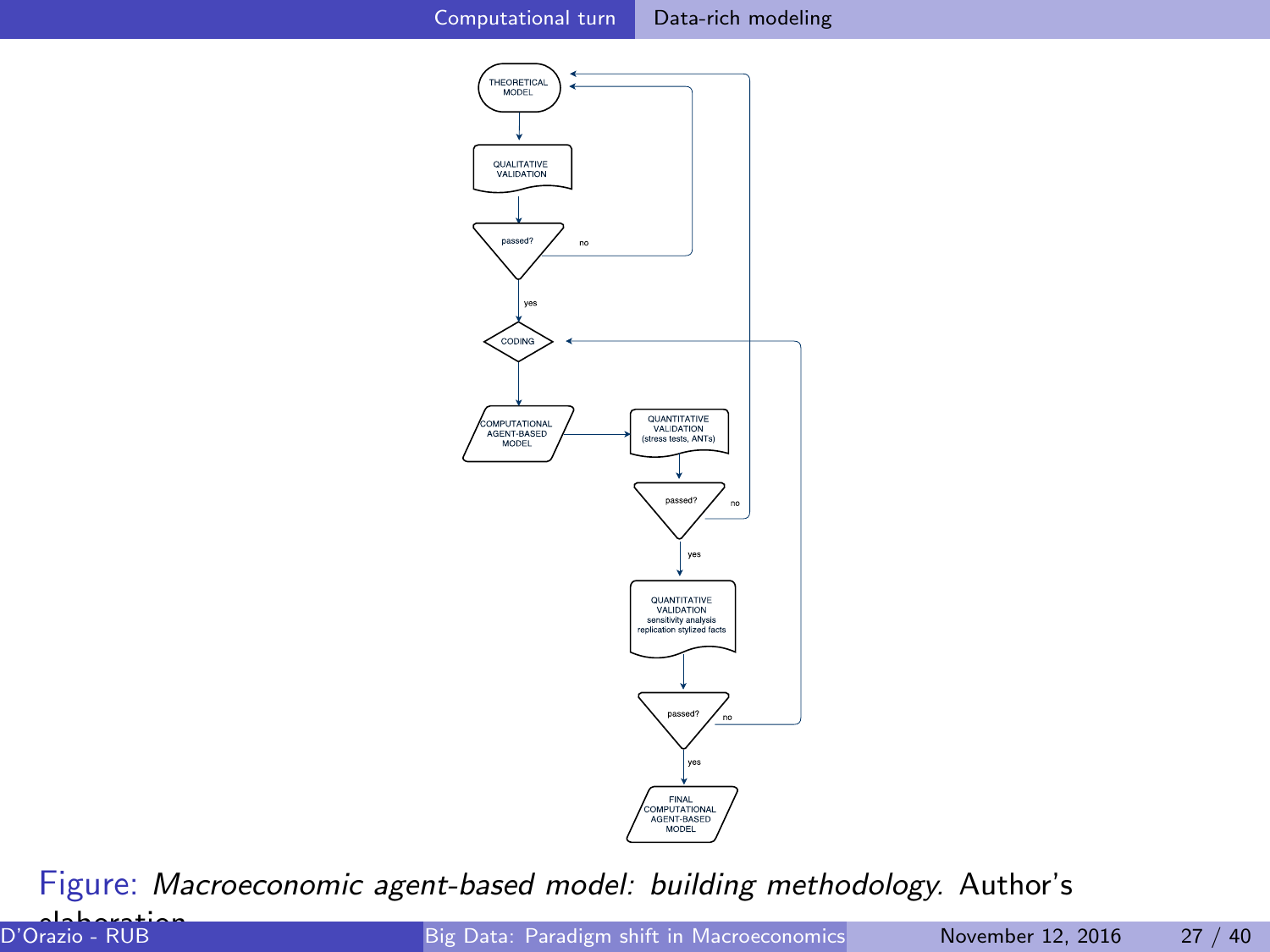### <span id="page-27-0"></span>Behavioral heterogeneity

- Because of their features, ABMs are thus suitable tools to study complex systems: systems with many interacting entities and non-linear interactions among them.
- The value added, in term of modeling approaches and economic insights, of ABMs is that the dynamics of aggregate variables are the result of complex, continuously and endogenously changing micro-structure (Epstein, 2007)  $\Rightarrow$  they allow for modeling a large range of economic behaviors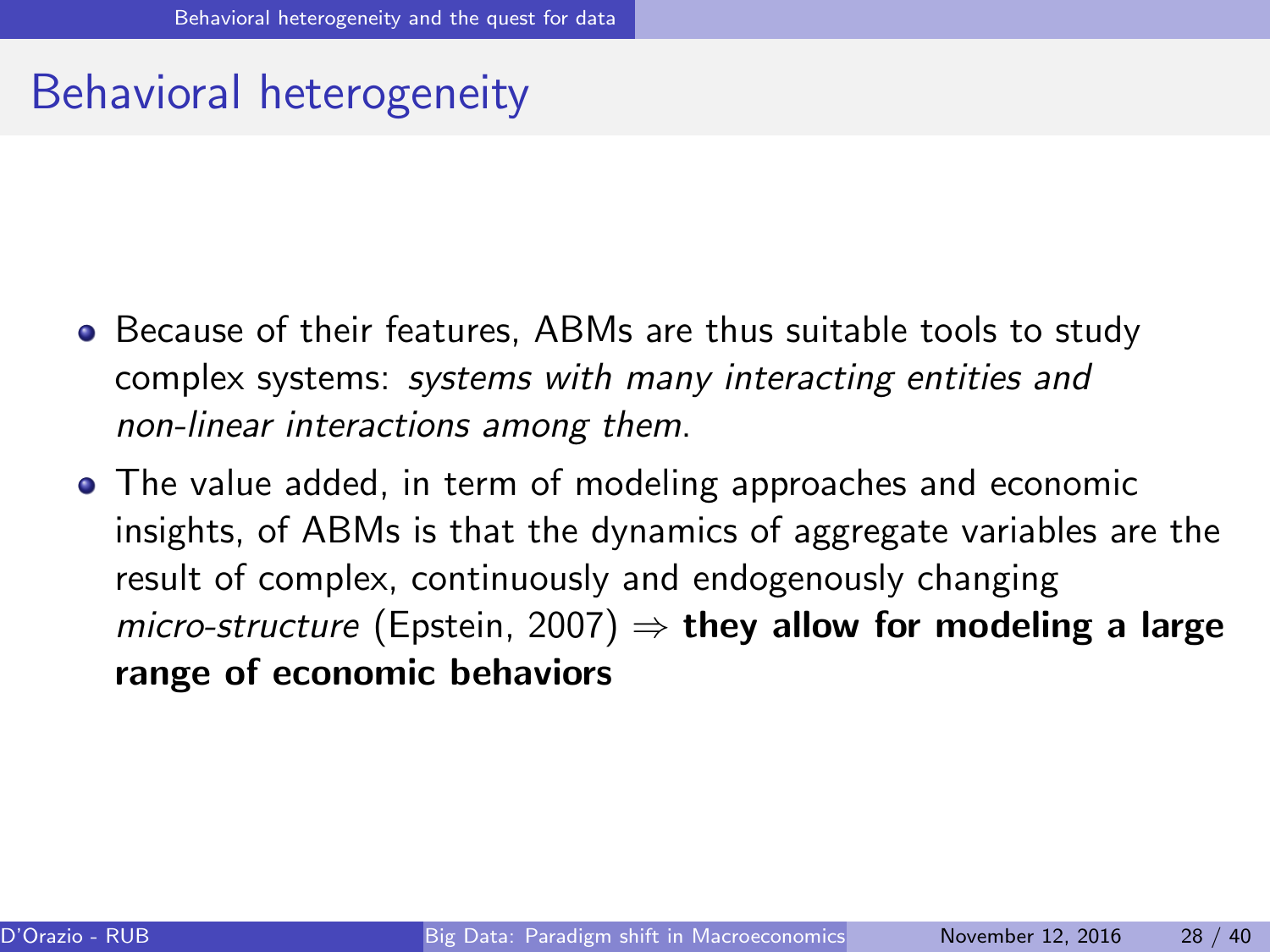### <span id="page-28-0"></span>Behavioral heterogeneity

- Standard Macroeconomics relies on *microfoudations*: the gap between the micro behavior and the macro "flavor" is filled by resorting to the representative agent assumption and to the process of aggregation.
- However, the reduction of the behavior of a group of heterogeneous agents to the behavior of a single representative agent can lead to misleading - or even wrong - conclusions (Kirman, 1992).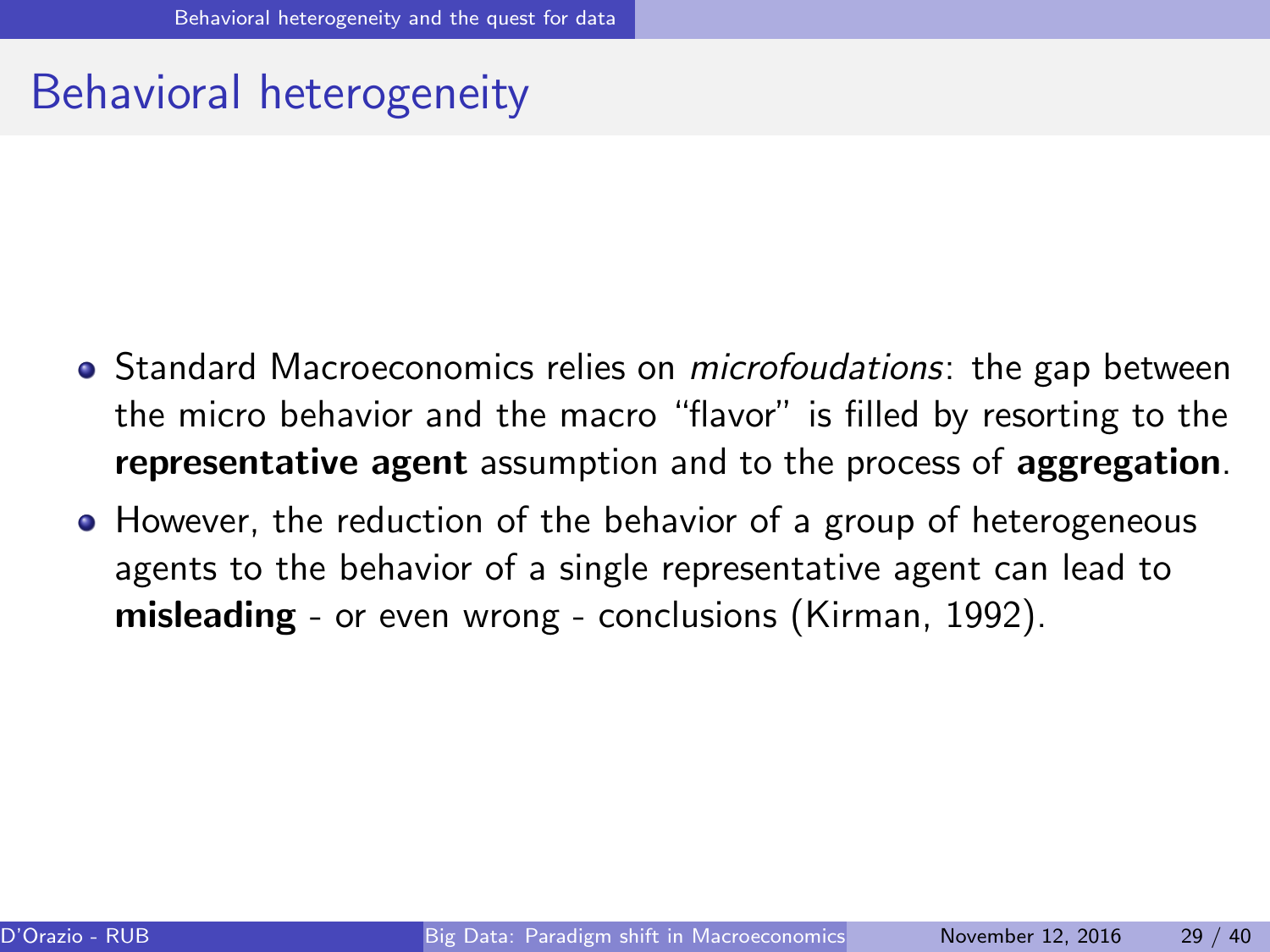### <span id="page-29-0"></span>Behavioral heterogeneity

The theoretical debate and investigation on the issues arising from the use and implementation of rational expectations (RE) representative agent models has gradually led to the "behavioral revolution" (starting from (Simon, 1957)): has provided models with **more realistic psychological** foundations (Thaler, 1994; Akerlof, 2002; Kahneman, 2003; Camerer and Loewenstein, 2004; Camerer et al., 2004) and "practical" ways in which behaviors can be incorporated in them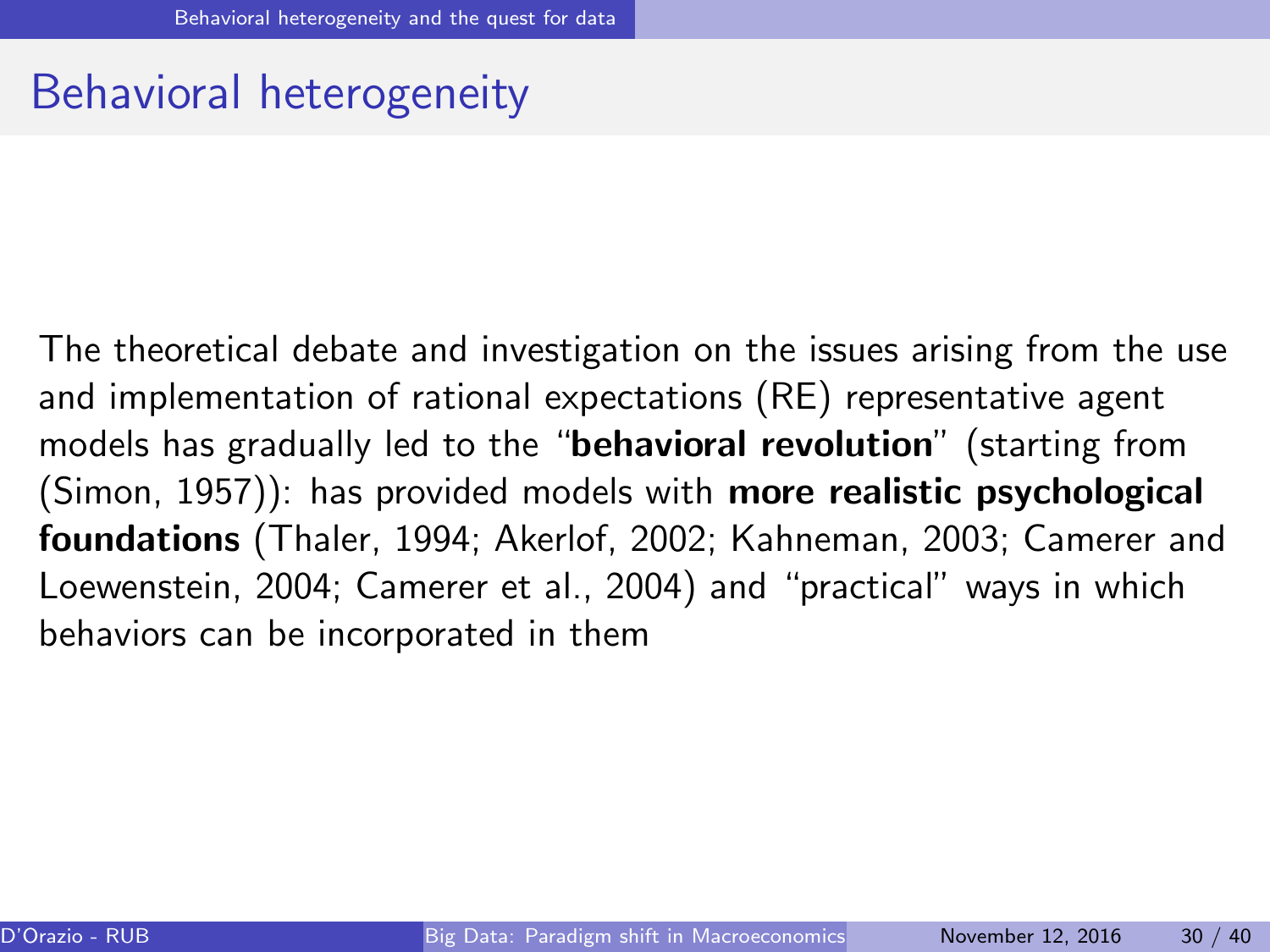### <span id="page-30-0"></span>Open issues in the "alternative" microfoundation of Agent-based models

- **e** economists are still tangled up with several competing options in the choice of the microeconomic model (Chen and Wang, 2011).
- when the researcher wants to bring his model to the data, the building of the empirical microstructure still suffers from the **paucity** of individual micro data compared to aggregate (field) data.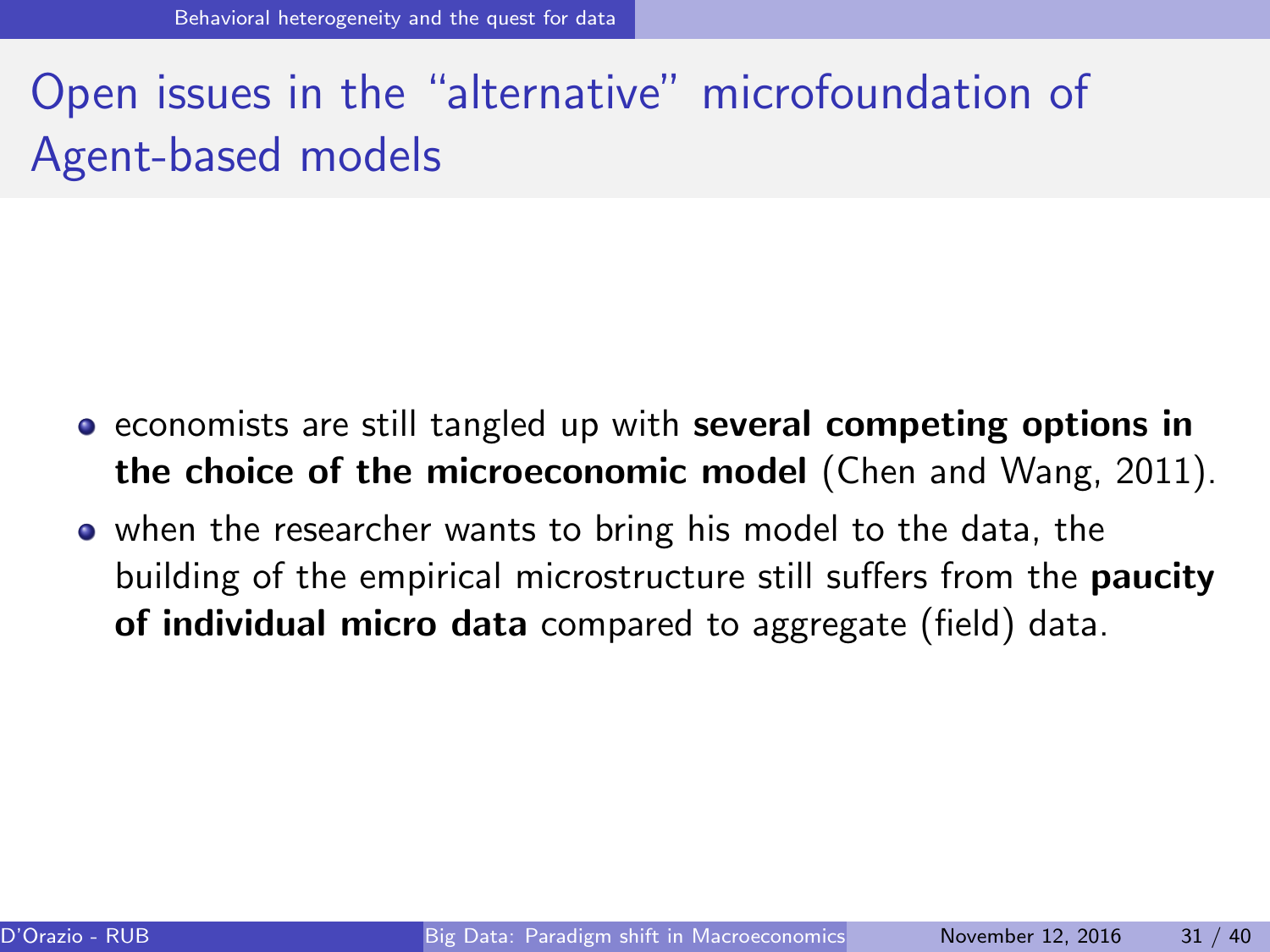### <span id="page-31-0"></span>The contribution of experimental economics

- By observing human subjects behaviors in the experimental laboratory, experimental economics has been helping in bridging the gap between the micro and the macro level in economic models.
- The use of experimental micro data to calibrate artificial agents is among the most important innovations that helped improving the self-referential nature of macroeconomic models (Duffy, 2006).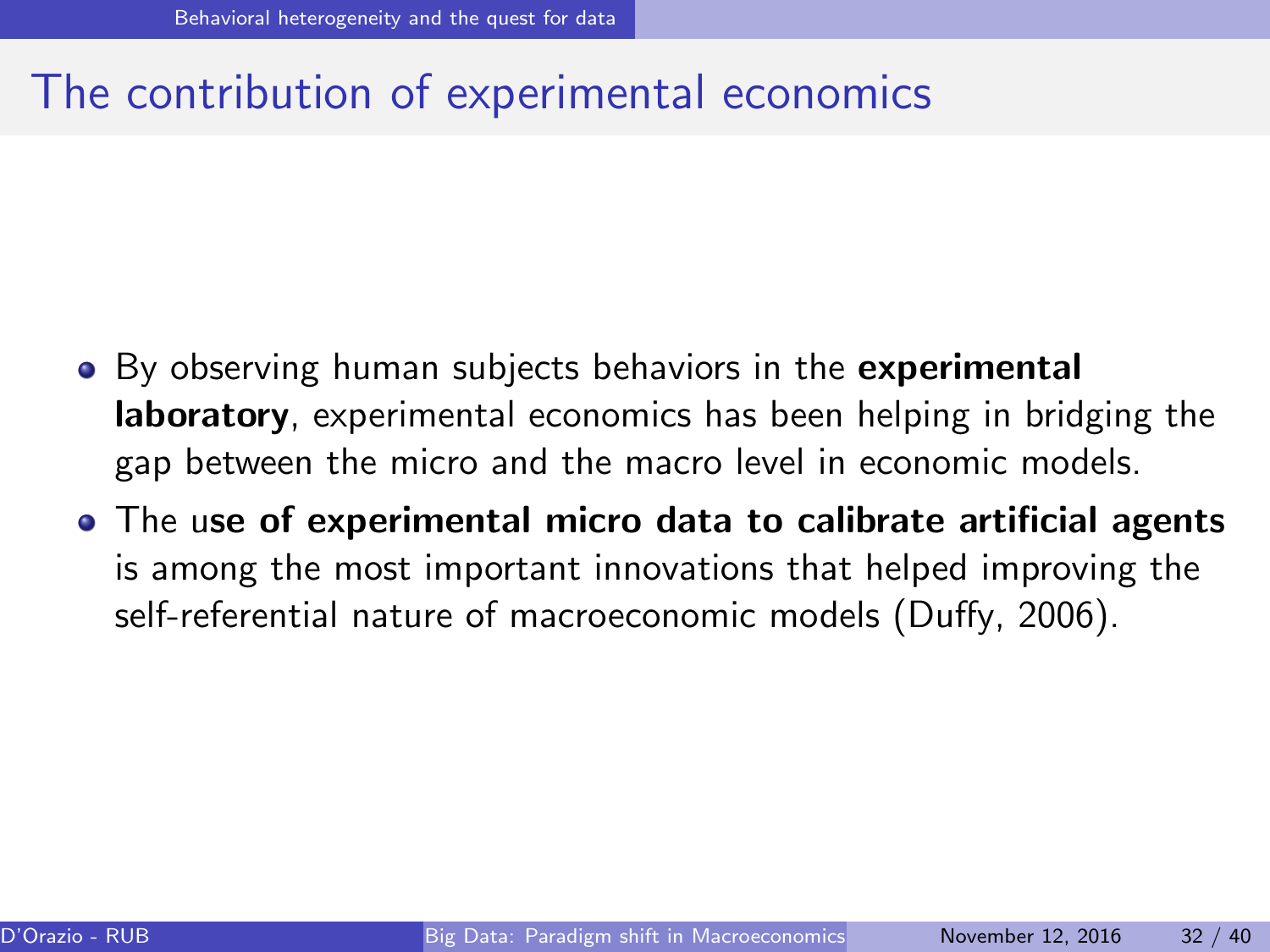<span id="page-32-0"></span>Improvement of the experimental method through the interplay with Big Data availability and production

Critiques to the experimental method are usually related to the so-called internal and external validity of experiments. Advances:

1 thanks to the possibility of collecting and storing big datasets from several realistic contexts, allows researchers to consider the field as their own experimental laboratory and themselves as "consumers of data" (Fan et al., 2014, p.293)  $\Rightarrow$  there is a wide *digital landscape*: collect data on users' opinions from online questionnaires, on consumers preferences via online buying, online auctions, social networks, etc.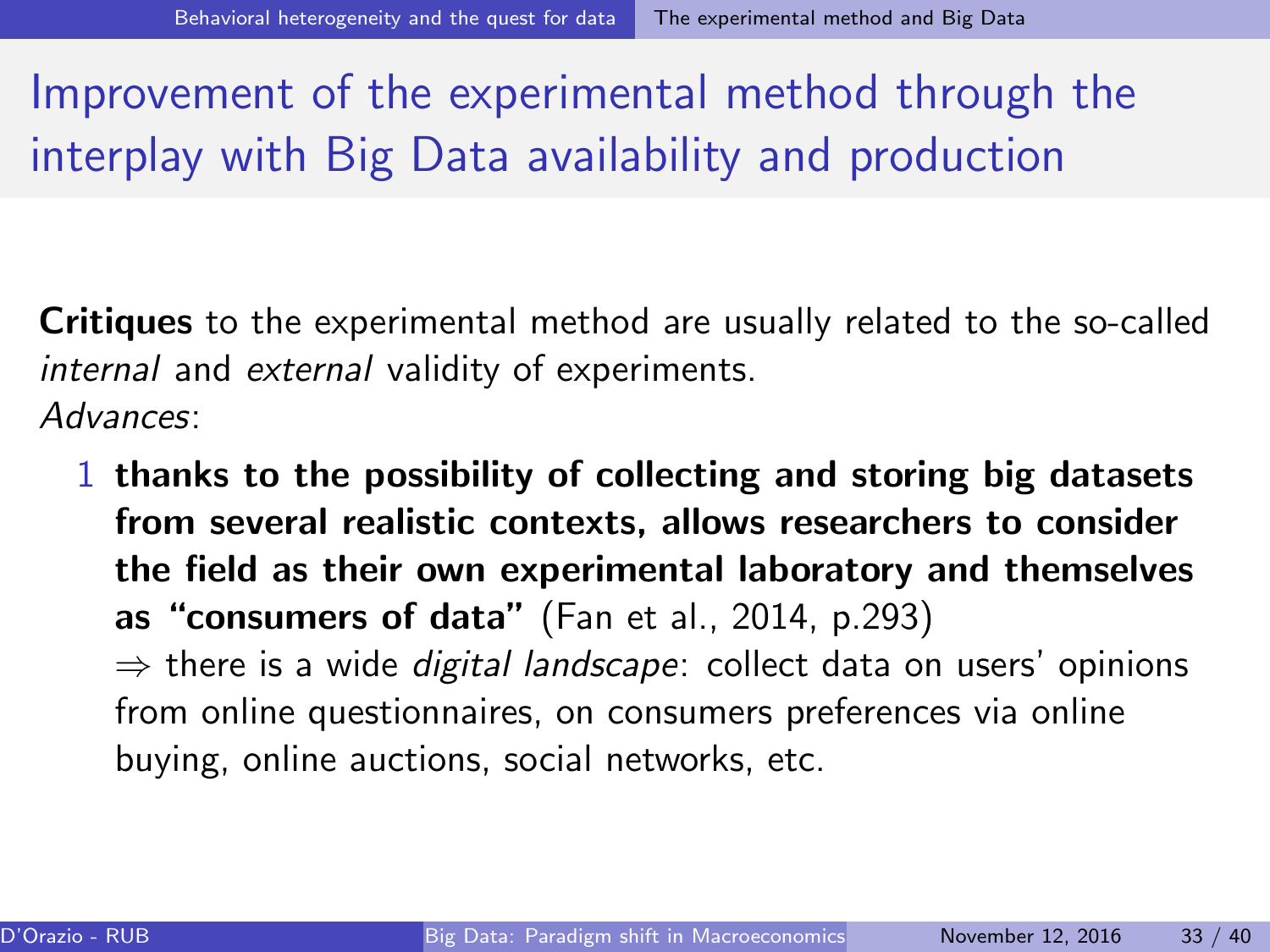<span id="page-33-0"></span>Improvement of the experimental method through the interplay with Big Data availability and production

#### Example: the Billion Prices Project (BPP)

Developed by Alberto Cavallo and Roberto Rigobon: provides an alternative measure of **retail price inflation** relying on data from hundreds of online retail websites in more than fifty countries and data are used to construct price indices that can be updated in real time. The authors then use the data gathered to *construct the BPP index to* document patterns of price changes in the same way that researchers have used the data underlying the CPI (Cavallo, 2015).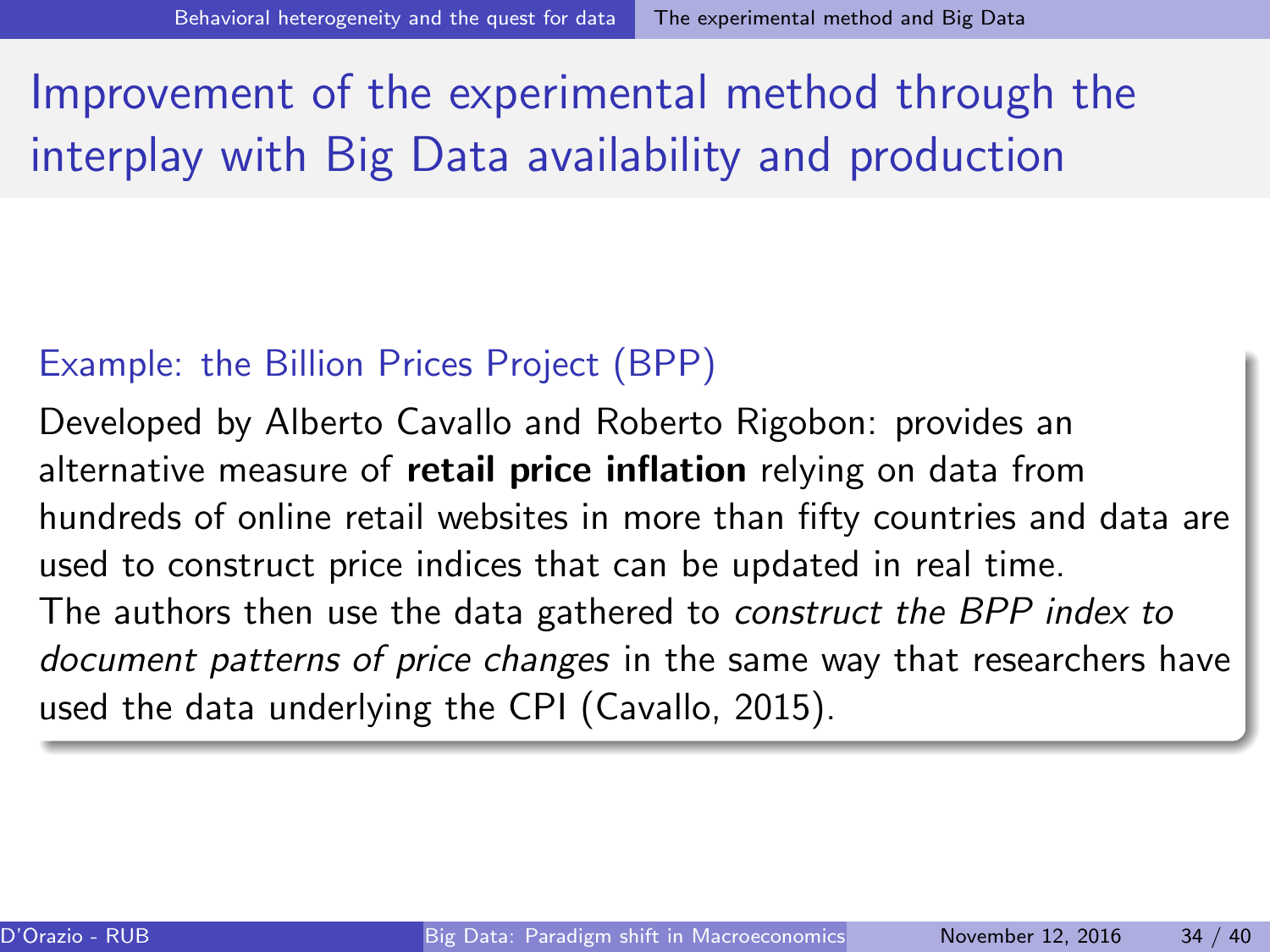- <span id="page-34-0"></span>b Compared to the "standard" experimental lab, in the case of BD the researcher can work in a more natural experimental environment where
	- a his direct action is hidden to the agents; this is potentially very important because it helps in avoiding that agents' - directly or indirectly - try to meet the expectations (about the results' of the experiment) of the researcher,
	- **b** framework effects no longer exist because there is no need to ask questions (regarding e.g. preferences) directly to the subjects; preferences are just tracked in data,
	- c sample size, sample bias and representativeness are no more an issue the researcher should be concerned about
	- d for some cases, there is no need to have testable hypothesis of the theory (as required in standard experiments); the researcher observes data and grasps possible theoretical insights after the discovery of recurring *patterns*,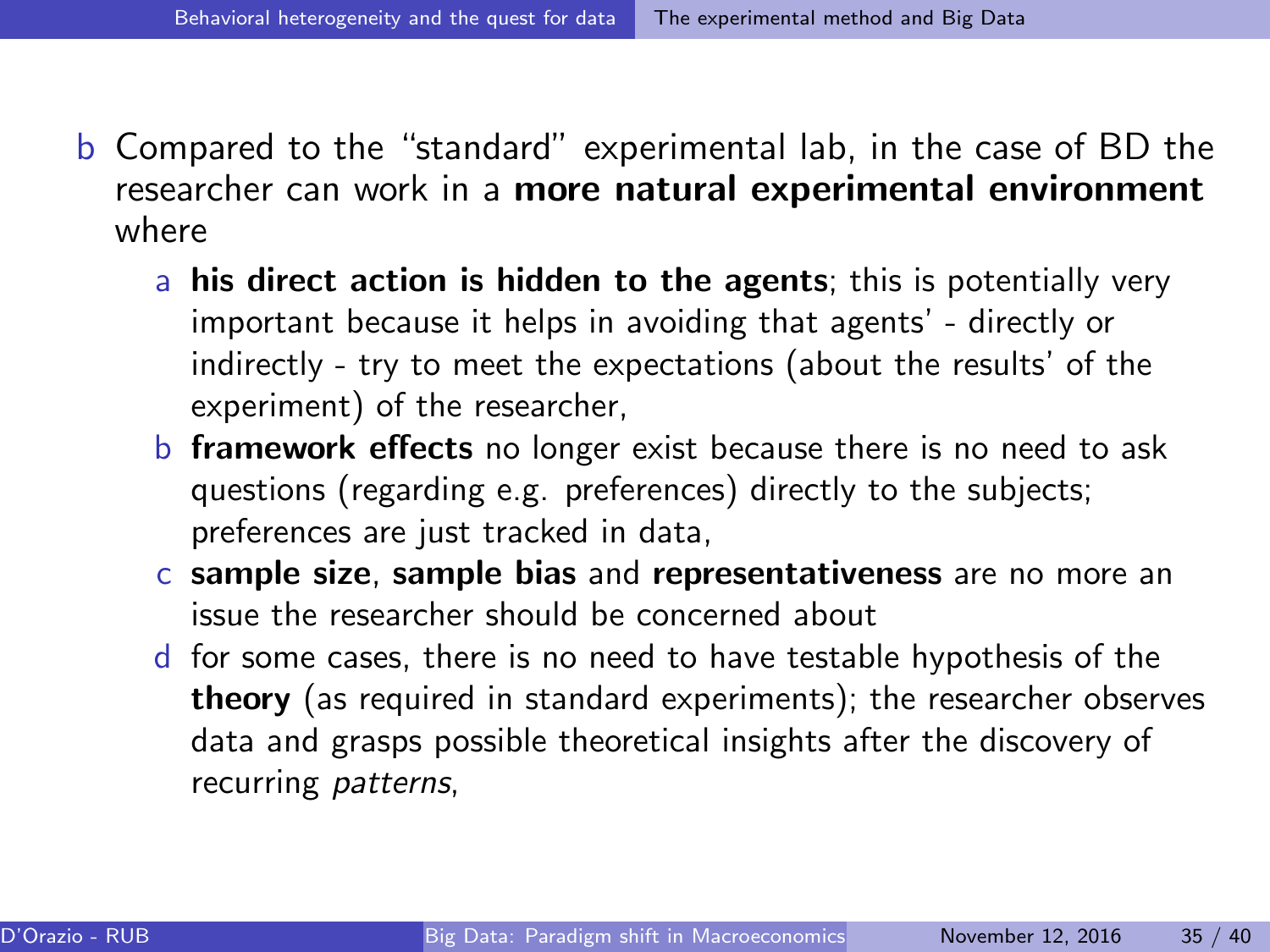### <span id="page-35-0"></span>Concluding remarks

The different types of data used in social research represent

- noticeable opportunities in specific areas of investigation
- they co-evolve with the different scientific paradigms that have been developing and unfolding over the last decades.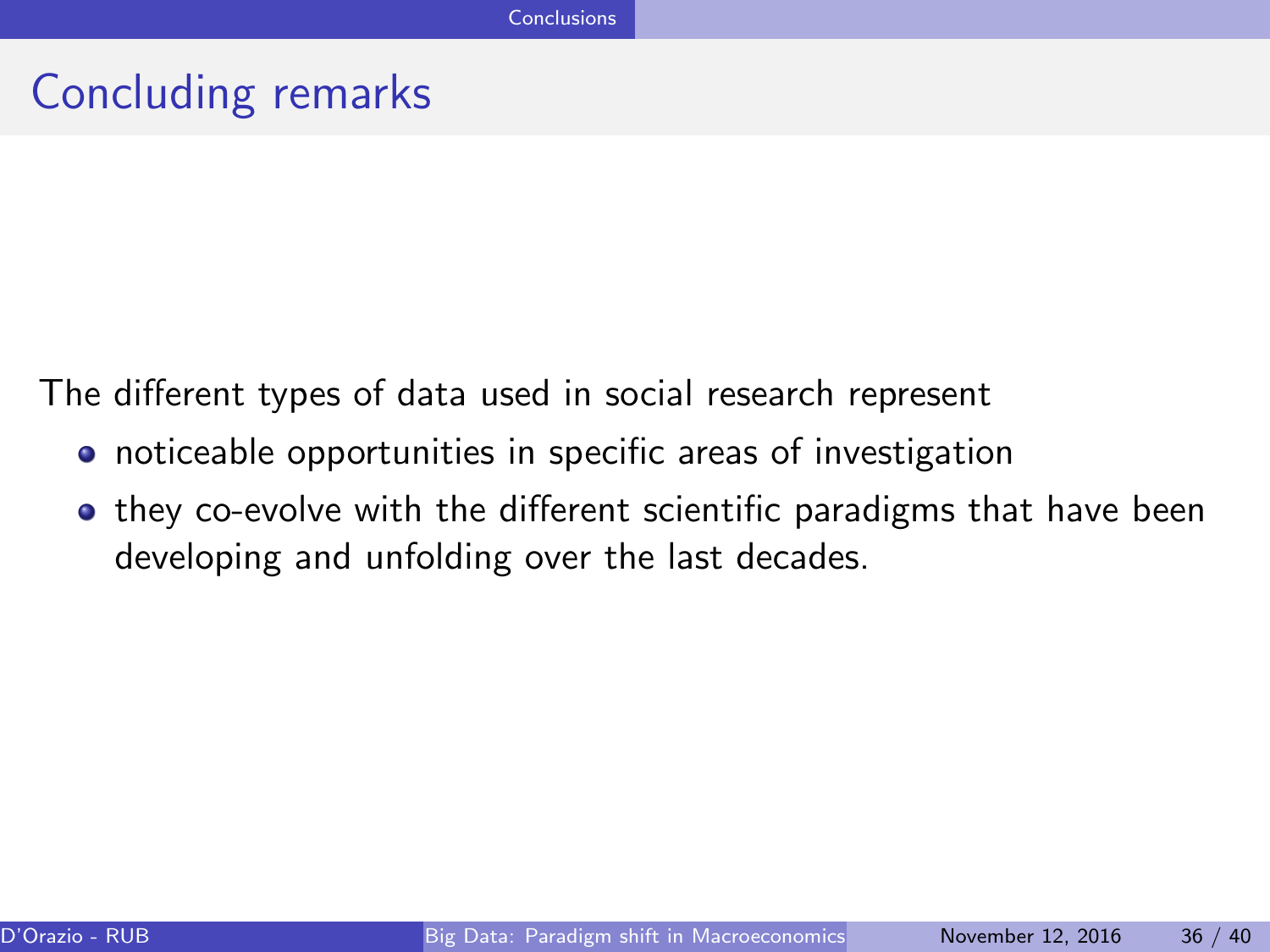### <span id="page-36-0"></span>Implications of the Big Data revolution for Computational Behavioral Economics

- It implies a **deep epistemological change** which will lead (is leading) economists to consider (or re-consider)
	- a the process of research
	- b the way in which they engage with data analysis, data processing and data gathering
	- c the constitution of knowledge.
- "Inanimate data can never speak for themselves, and we always bring to bear some conceptual framework, either intuitive and ill-formed, or tightly and formally structured, to the task of investigation, analysis, and interpretation" (Gould, 1981, p.166).
- Computational (behavioral) economics provides researchers with a set of tools that enables the transition towards a new scientific **paradigm**, which is based on the availability of new kind of data, new analytic tools and new research methodology.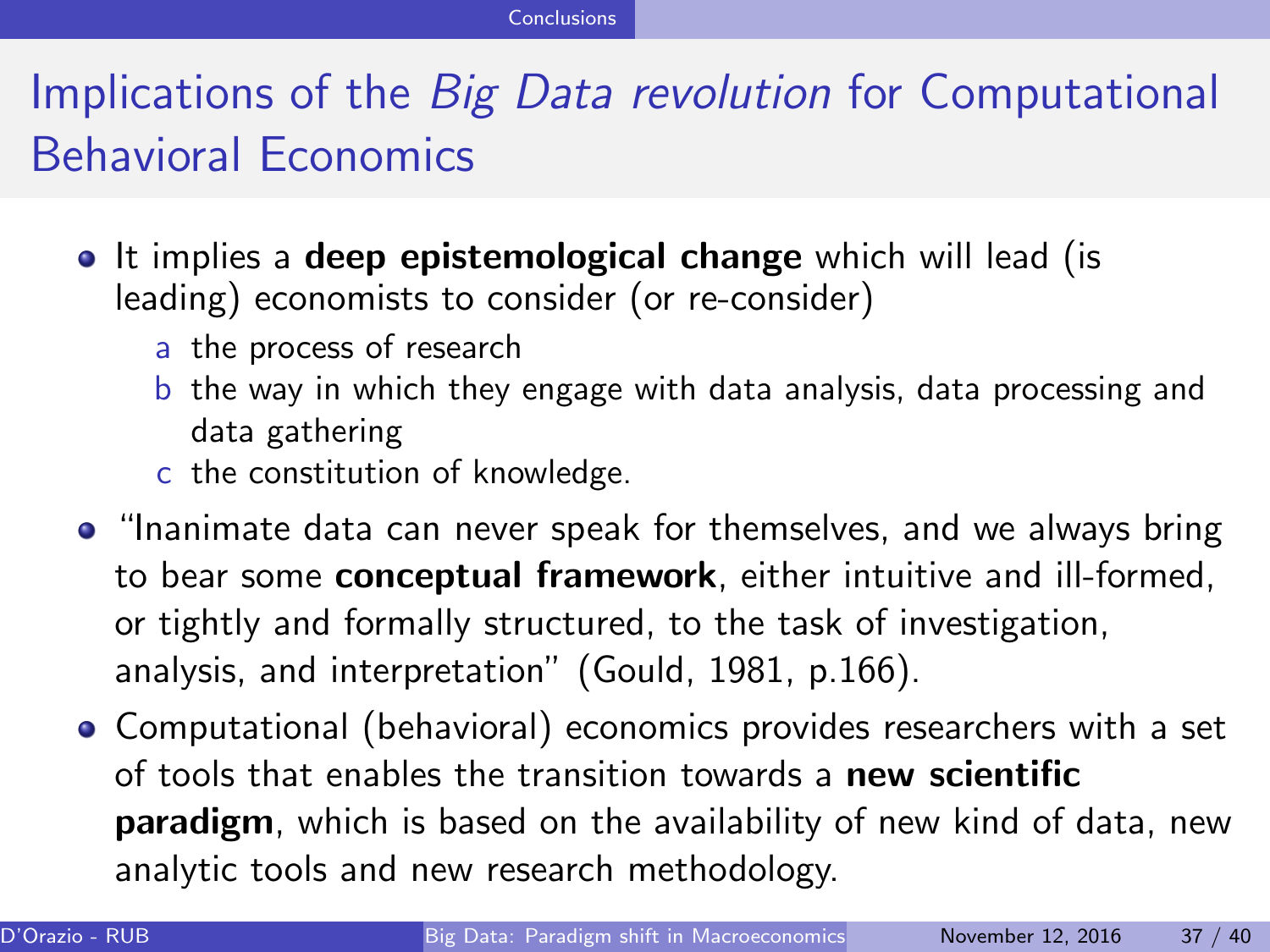### <span id="page-37-0"></span>Data as the new starting point for additional analysis and research

- CBE allows researcher to take into account the specific *context* and contingency and BD can be used to refine the understanding of some features (e.g., agents' preferences) or network structures.
- The massive sample size and high dimensionality of BD collected from various sources could be exploited to provide a very **detailed** and empirically-grounded specification of the agents' behaviors  $\Rightarrow$  allows for a more complete and empirical *heterogeneity* of agents already at the initialization of the model, while heterogeneity is usually treated as an emergent property of computational agent-based models.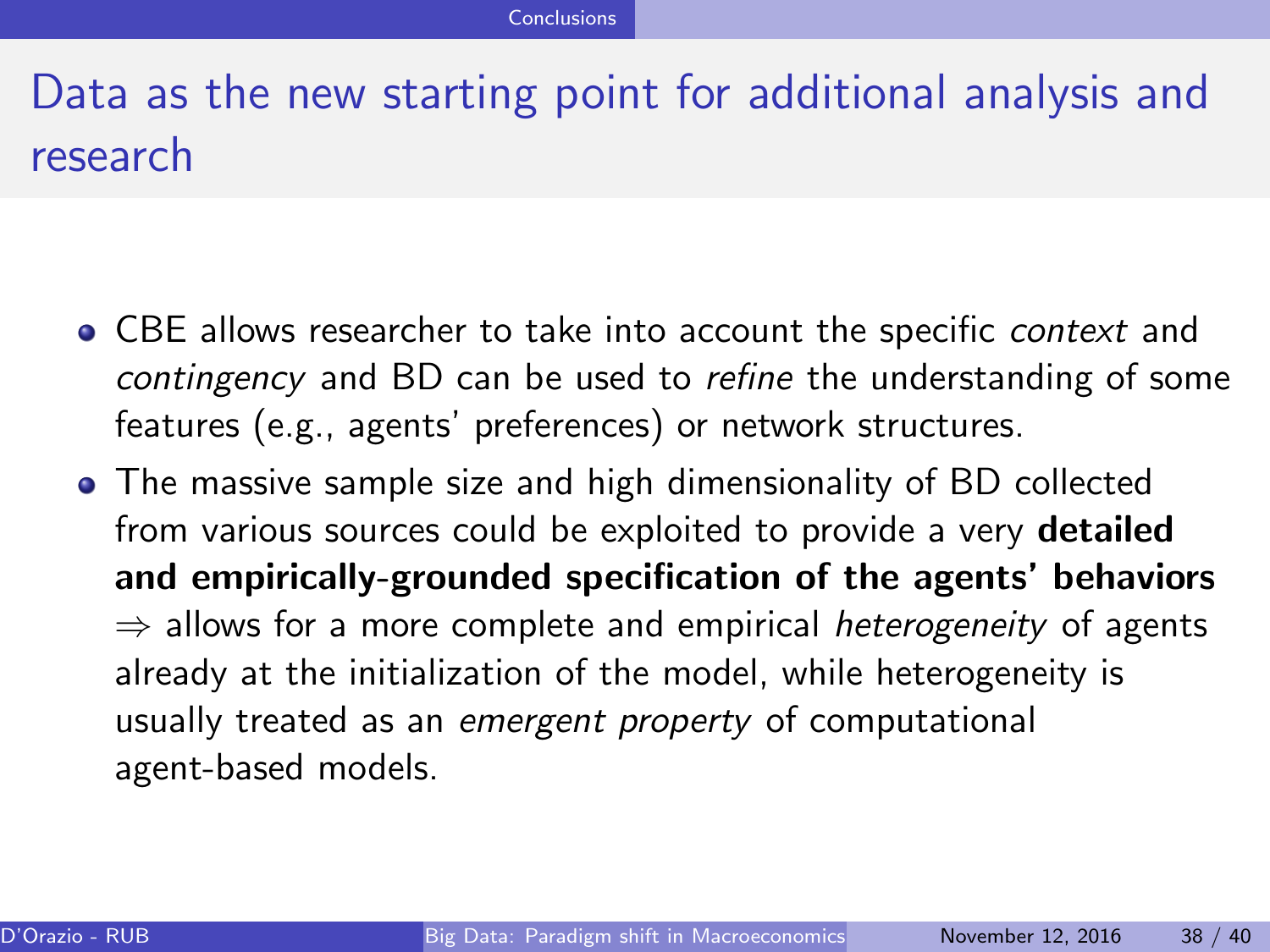### <span id="page-38-0"></span>Improvements of the experimental (economic) method

- The field becomes the experimental lab and researchers become "consumers of data"
- Researchers can work in a more natural experimental environment and potentially mitigate the internal and external validity critiques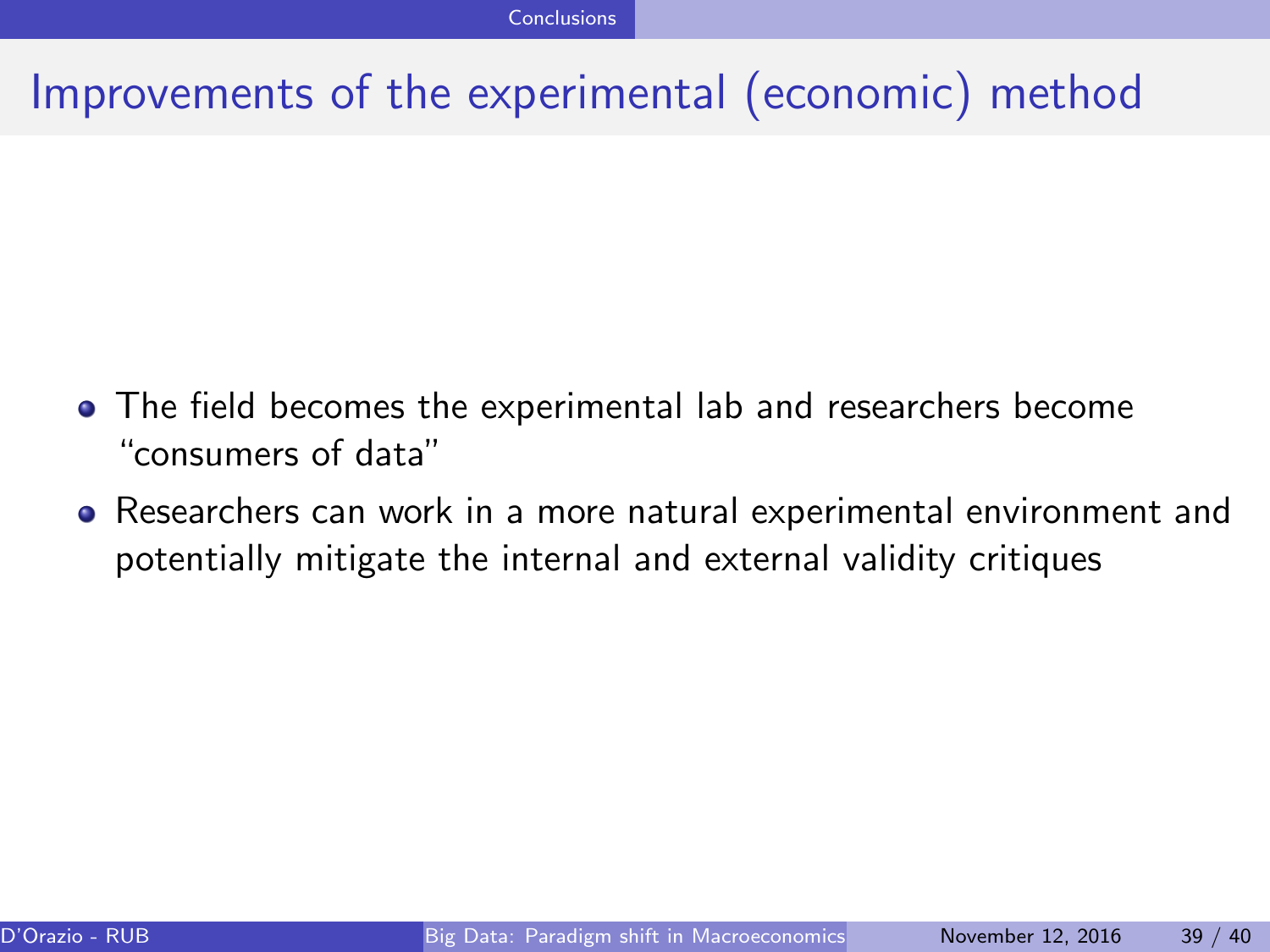## <span id="page-39-0"></span>Thank you for your attention!

# Comments are particularly welcome!

### E-mail: paola.dorazio@rub.de

Personal website: http://econhoratio.org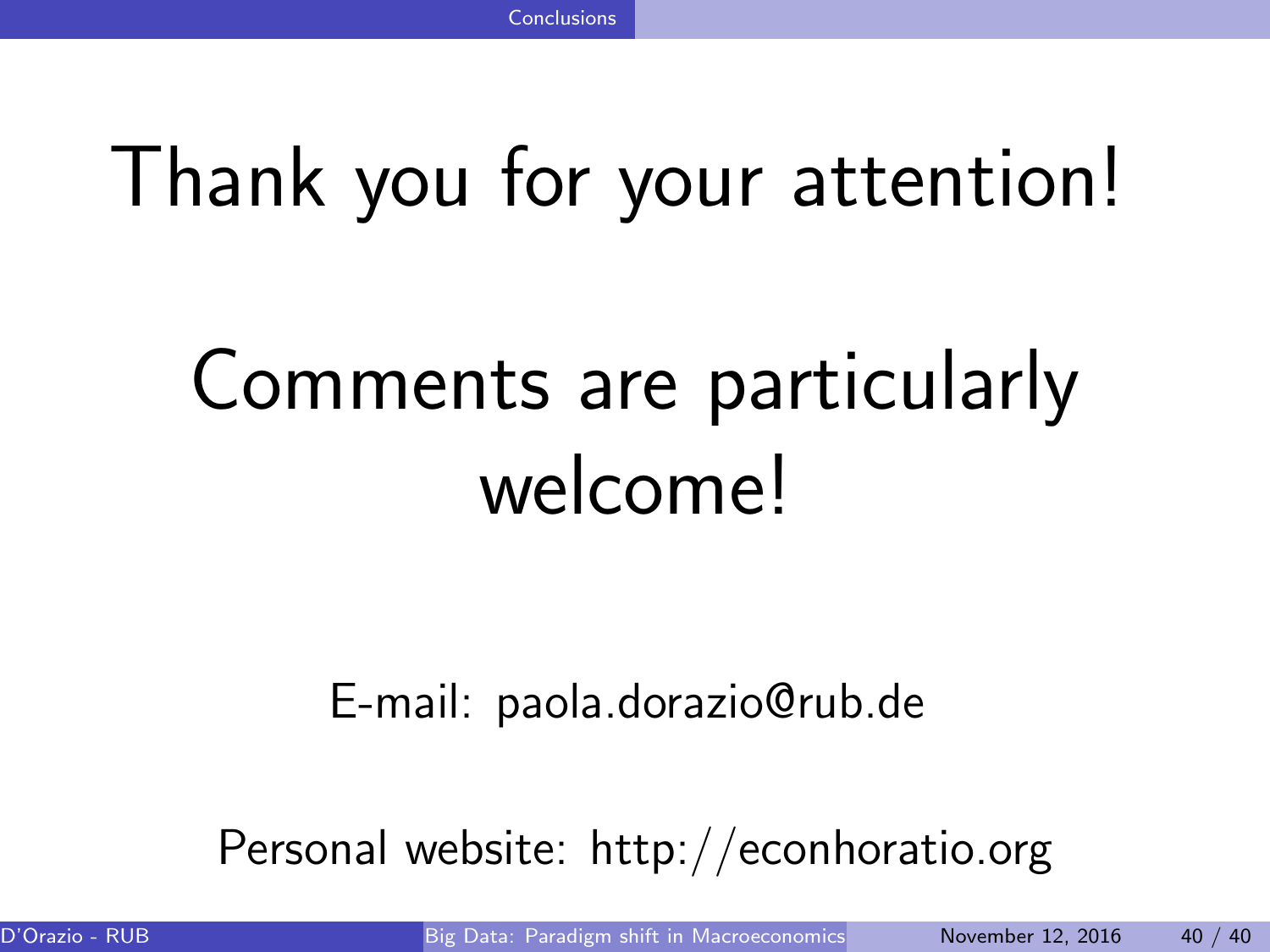- <span id="page-40-0"></span>Akerlof, G. A. (2002). Behavioral macroeconomics and macroeconomic behavior. American Economic Review, 92(3):411–433.
- Arthur, W. B. (1994). Inductive reasoning and bounded rationality. The American economic review, 84(2):406–411.
- Axelrod, R. and Tesfatsion, L. (2006). Appendix a. a guide for newcomers to agent-based modeling in the social sciences. Handbook of computational economics, 2:1647–1659.
- Berry, D. M. (2011). The computational turn: Thinking about the digital humanities. Culture Machine, 12(0):2.
- Camerer, C. and Loewenstein, G. (2004). Behavioral economics: Past, present, future. Princeton: Princeton University Press.
- Camerer, C. F., Loewenstein, G., and Matthew, R. (2004). Advances in Behavioral Economics. Princeton University Press, Princeton.
- Cavallo, A. (2015). Scraped data and sticky prices. Technical report, National Bureau of Economic Research.
- Chen, S.-H. and Wang, S. G. (2011). Emergent complexity in agent-based computational economics. Journal of Economic Surveys, 25(3):527–546. Colander, D., Howitt, P., Kirman, A., Leijonhufvud, A., and Mehrling, P. (2008). Beyond DSGE Models: Toward an Empirically Based Macroeconomics. American Economic Review, 98(2):236–40.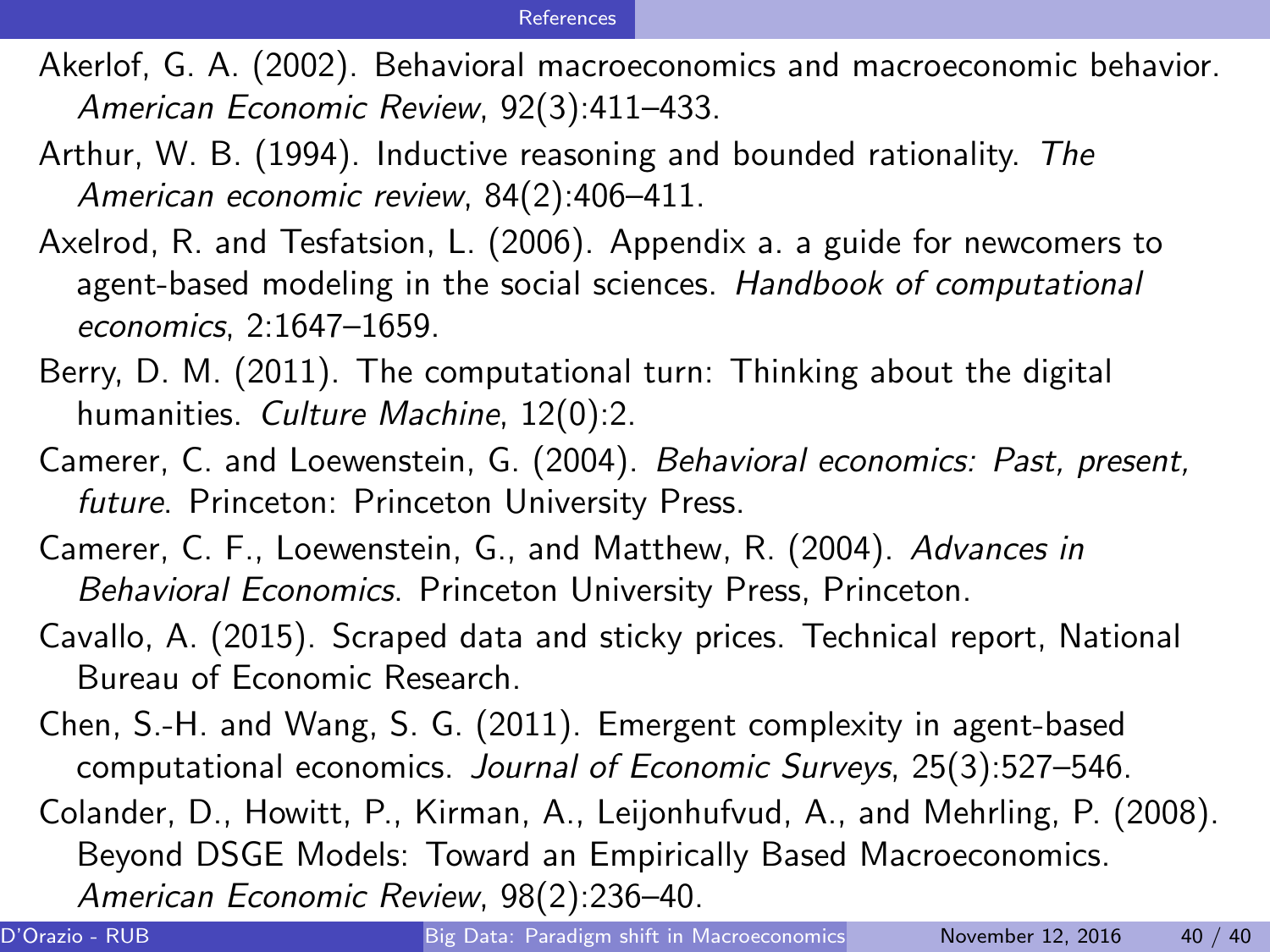#### [References](#page-41-0)

- <span id="page-41-0"></span>Duffy, J. (2006). Agent-based models and human subject experiments. In Tesfatsion, L. and Judd, K. L., editors, Handbook of Computational Economics, volume 2 of Handbook of Computational Economics, chapter 19, pages 949–1011. Elsevier.
- Epstein, J. M. (2007). Agent-based computational models and generative social science. In Generative Social Science Studies in Agent-Based Computational Modeling, Introductory Chapters. Princeton University Press.
- Fan, J., Han, F., and Liu, H. (2014). Challenges of big data analysis. National Science Review, 1(2):293–314.
- Gandomi, A. and Haider, M. (2015). Beyond the hype: Big data concepts, methods, and analytics. International Journal of Information Management,  $35(2):137 - 144.$
- Gould, P. (1981). Letting the data speaking for themselves. Annals of the Association of American Geographers, 71(2):166–176.
- Hey, T., Tansley, S., and Tolle, K. (2009). The fourth paradigm: data-intensive scientific discovery, volume 1. Redmond: Microsoft Research.
- Hommes, C. (2006). Heterogeneous agent models in economics and finance. In Tesfatsion, L. and Judd, K. L., editors, Handbook of Computational Economics, volume 2 of Handbook of Computational Economics, chapter 23, pages 1109–1186. Elsevier.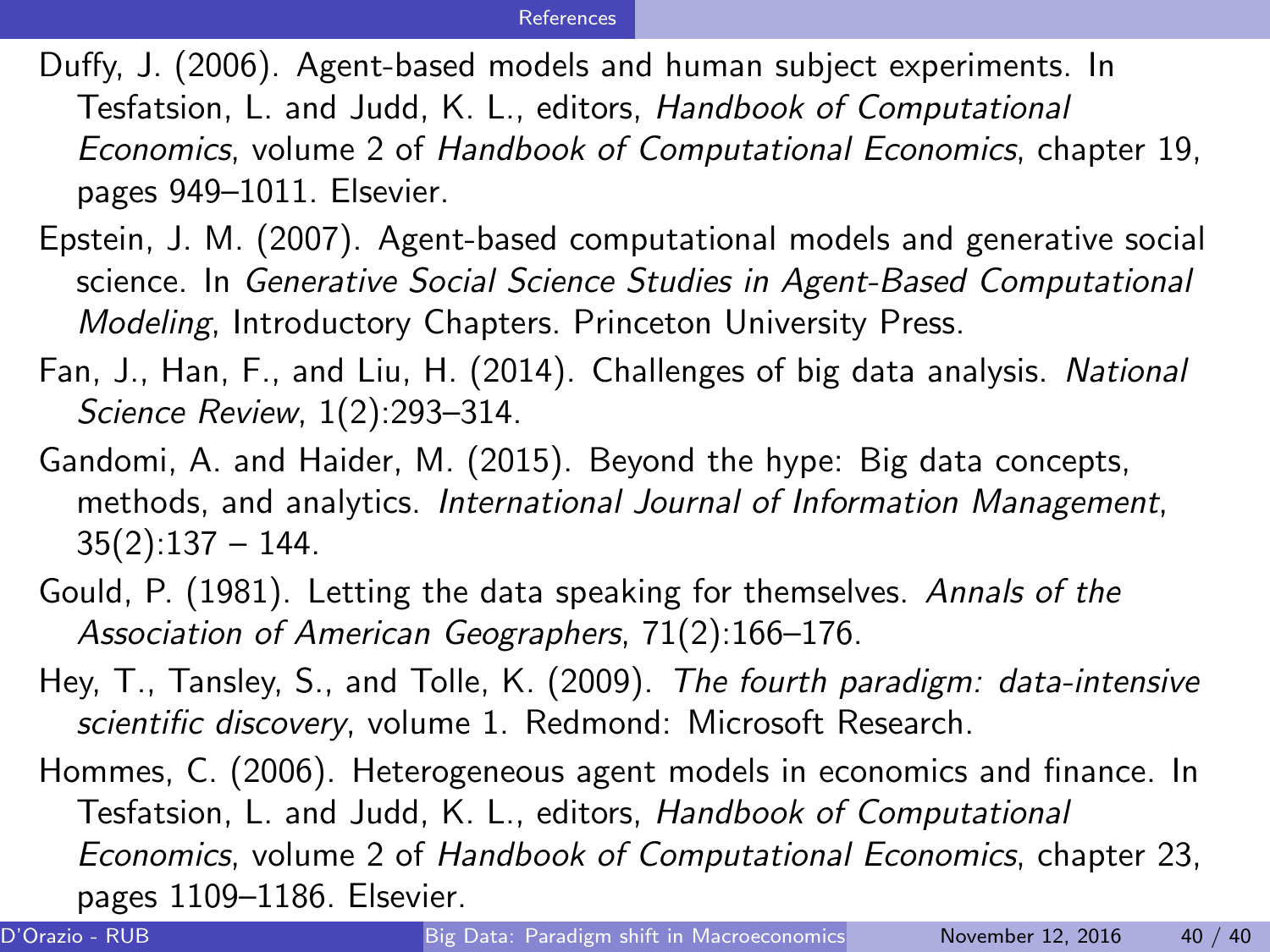- <span id="page-42-0"></span>Kahneman, D. (2003). Maps of bounded rationality: Psychology for behavioral economics. American Economic Review, 93(5):1449–1475.
- Kirman, A. P. (1992). Whom or What Does The Representative Individual Represent. Journal of Economic Perspective, 6:117–36.
- Kitchin, R. (2013). Big data and human geography opportunities, challenges and risks. Dialogues in human geography, 3(3):262–267.
- Kitchin, R. (2014). The data revolution: Big data, open data, data infrastructures and their consequences. Sage.
- Laney, D. (2011). S3-d data management: Controlling data volume, velocity and variety. Technical report, Application Delivery Strategies by META Group Inc. Retrieved from http://blogs.gartner.com/doug-laney/files/2012/01/ad949-3D-Data-Management-Controlling-Data-Volume-Velocity-and-Variety.pdf.
- Lawson, T. (1989). Abstraction, tendencies and stylised facts: a realist approach to economic analysis. Cambridge journal of Economics, 13(1):59–78.
- LeBaron, B. (2000). Agent-based computational finance: Suggested readings and early research. Journal of Economic Dynamics and Control, 24(5-7):679–702.
- Patinkin, D. (1976). Keynes and econometrics: on the interaction between the macroeconomic revolutions of the interwar period. Econometrica: Journal of the Econometric Society, pages 1091–1123.